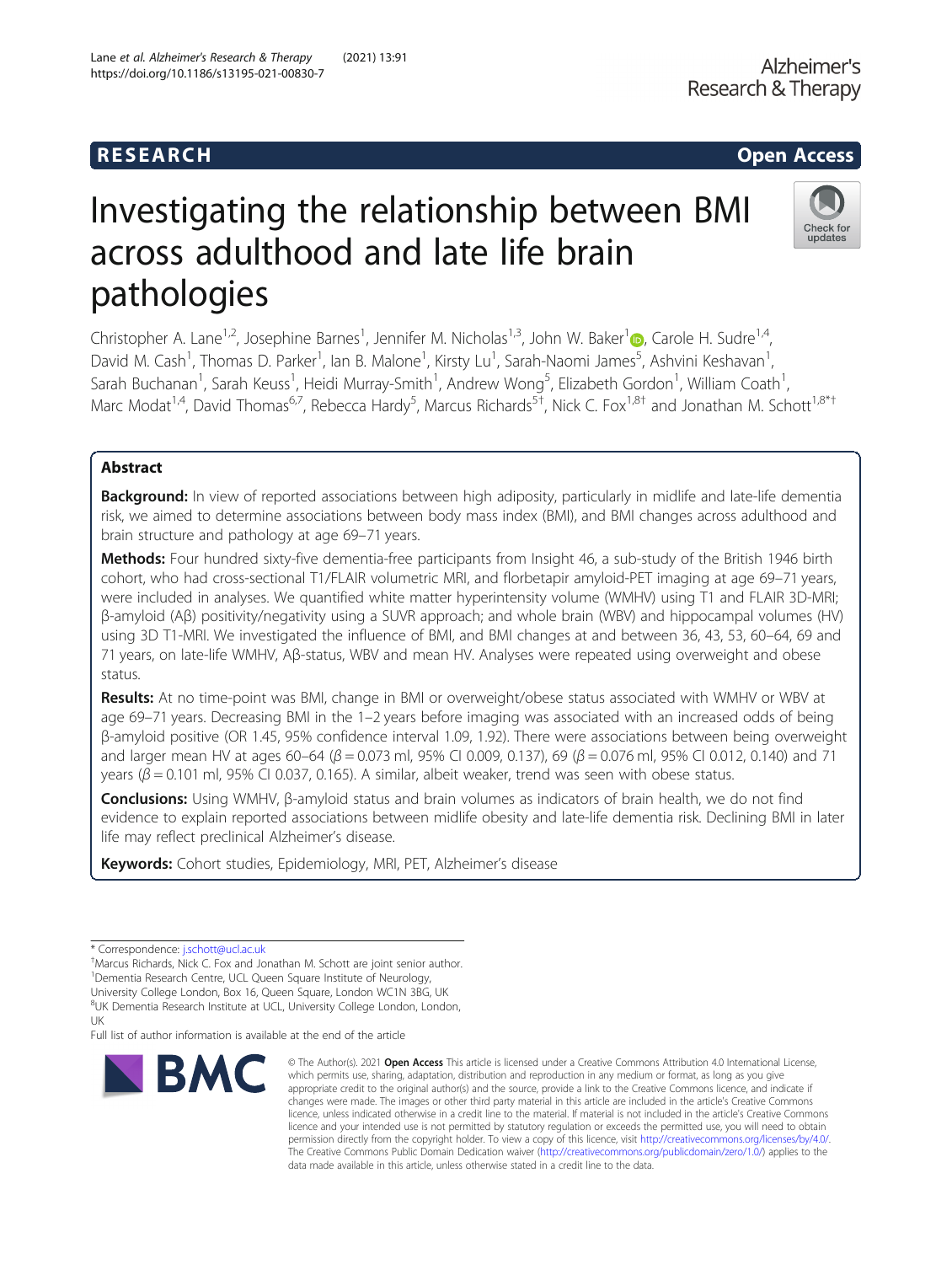### Background

Dementia affects 44 million people worldwide, with prevalence predicted to triple by 2050. Vascular risk factors, including obesity, have been implicated as potential targets for intervention to reduce dementia risk. However, it remains unclear how obesity might influence subsequent brain health, and whether there are sensitive age periods when risk exposure is particularly damaging.

Positive associations have been reported between obesity and all-cause dementia [[1,](#page-16-0) [2\]](#page-16-0), but also with clinicallydiagnosed vascular  $[3, 4]$  $[3, 4]$  $[3, 4]$  $[3, 4]$  and Alzheimer's disease  $(AD)$ dementia [[5](#page-17-0)–[7](#page-17-0)] with more consistent findings relating to midlife, rather than late life, adiposity [[8](#page-17-0)–[10](#page-17-0)]. The pathophysiological mechanisms mediating these relationships are not well understood. Associations may be driven by downstream consequences of obesity on other vascular risk factors, namely hypertension, insulin resistance, and dyslipidaemia [\[11](#page-17-0)], which have all been independently implicated in dementia risk. Obesity also influences cardiovascular health via endothelial dysfunction and proinflammatory routes [[12\]](#page-17-0), which might also be implicated in cerebral health.

We sought to determine the relationship between body mass index (BMI), longitudinal BMI changes, and obesity status across adulthood and cerebral small vessel disease (SVD), brain volumes and fibrillar β-amyloid pathology in early late life. We studied individuals from a British birth cohort who have had BMI prospectively and serially measured from their mid-30s onwards, and cerebral imaging aged 69–71 years. We hypothesised that (1) BMI would be most strongly associated with an imaging marker of cerebral SVD and (2) there would be specific periods when BMI and changes in BMI would influence brain pathology.

## Methods

#### Study design and participants

Participants were from Insight 46, a sub-study of the MRC National Survey of Health and Development (NSHD), a birth cohort which initially comprised 5362 individuals born throughout mainland Britain in 1 week in 1946  $[13]$ . Follow-up has included  $> 20$  contacts since birth, including home assessments by research nurses at ages 36, 43, 53, and 69 years, and assessment at a clinical research facility at age 60–64 years. Participants were eligible for inclusion in the Insight 46 sub-study if this defined set of life course data were available, and where willingness to attend a clinic visit in London had previously been expressed. Individuals with contraindications to MRI or PET (including claustrophobia and metallic implants) were excluded. Further eligibility criteria have been described elsewhere [\[14](#page-17-0)]. Between 2015 and 2018, 502 participants were assessed at University College London [[14\]](#page-17-0), when aged 69–71 years. An overview of recruitment is provided in Figure e[-1](#page-14-0) (supplementary). Comparisons between Insight 46 participants and the larger NSHD have previously been reported [[15](#page-17-0)].

# Procedures

Imaging was performed on a single Biograph mMR 3 T PET/MRI scanner (Siemens Healthcare, Erlangen), with simultaneous acquisition of dynamic PET/MR data, including volumetric (1.1 mm isotropic) T1 and T2 weighted Fluid Attenuated Inversion Recovery (FLAIR) sequences [[14](#page-17-0)]. β-amyloid burden was assessed using [[16\]](#page-17-0) F florbetapir (Amyvid). PET data were processed using an automated in-house processing pipeline including pseudo-CT attenuation correction [\[14\]](#page-17-0). Global standardised uptake value ratio (SUVR) was calculated from cortical regions of interest (ROIs) comprising the lateral and medial frontal, anterior and posterior cingulate, lateral parietal, and lateral temporal regions, normalised to eroded subcortical white matter. Positive/ negative β-amyloid status was determined using a Gaussian mixture model applied to SUVR values, taking the 99th percentile of the lower (β-amyloid negative) Gaussian as the cut-point (0.61).

Volumetric T1-weighted and FLAIR images underwent visual quality control (QC), before processing using validated automated pipelines: [[14](#page-17-0)] whole-brain volume (WBV) segmentation using MAPS [[17](#page-17-0)], hippocampal volumes (HV) using STEPS [\[18\]](#page-17-0), with appropriate manual editing; and total intracranial volume (TIV) using SPM12 [\[16](#page-17-0)]. A validated, unsupervised automated algorithm, BaMoS (Bayesian Model Selection) [[19\]](#page-17-0) was used to segment white matter hyperintensities (WMH) from T1/FLAIR images, followed by visual QC and manual editing where appropriate, generating a global WMH volume (WMHV) including subcortical grey matter but excluding infratentorial regions.

Participants were classified as cognitively normal, having mild cognitive impairment (according to research criteria [[20\]](#page-17-0)) or dementia, based on expert consensus, informed by clinical history, informant history, MMSE [[21](#page-17-0)], and cognitive performance (WMS-R Logical Memory test [[22\]](#page-17-0) and WAIS-R Digit symbol substitution test [\[23](#page-17-0)]).

#### BMI and other covariates

Height and weight measurements were collected by standard protocol as part of NSHD assessments at ages 36, 43, 53, 60–64, and 69 years, and at the Insight 46 assessment at age 69–71 years (which for clarity will subsequently be referred to as 71 years). BMI was defined as the weight in kilogrammes divided by the square of the height (in metres). Abdominal circumference (AC), was measured to the nearest mm using a standardised protocol at 36, 43, 53, 60–64 and 69 years.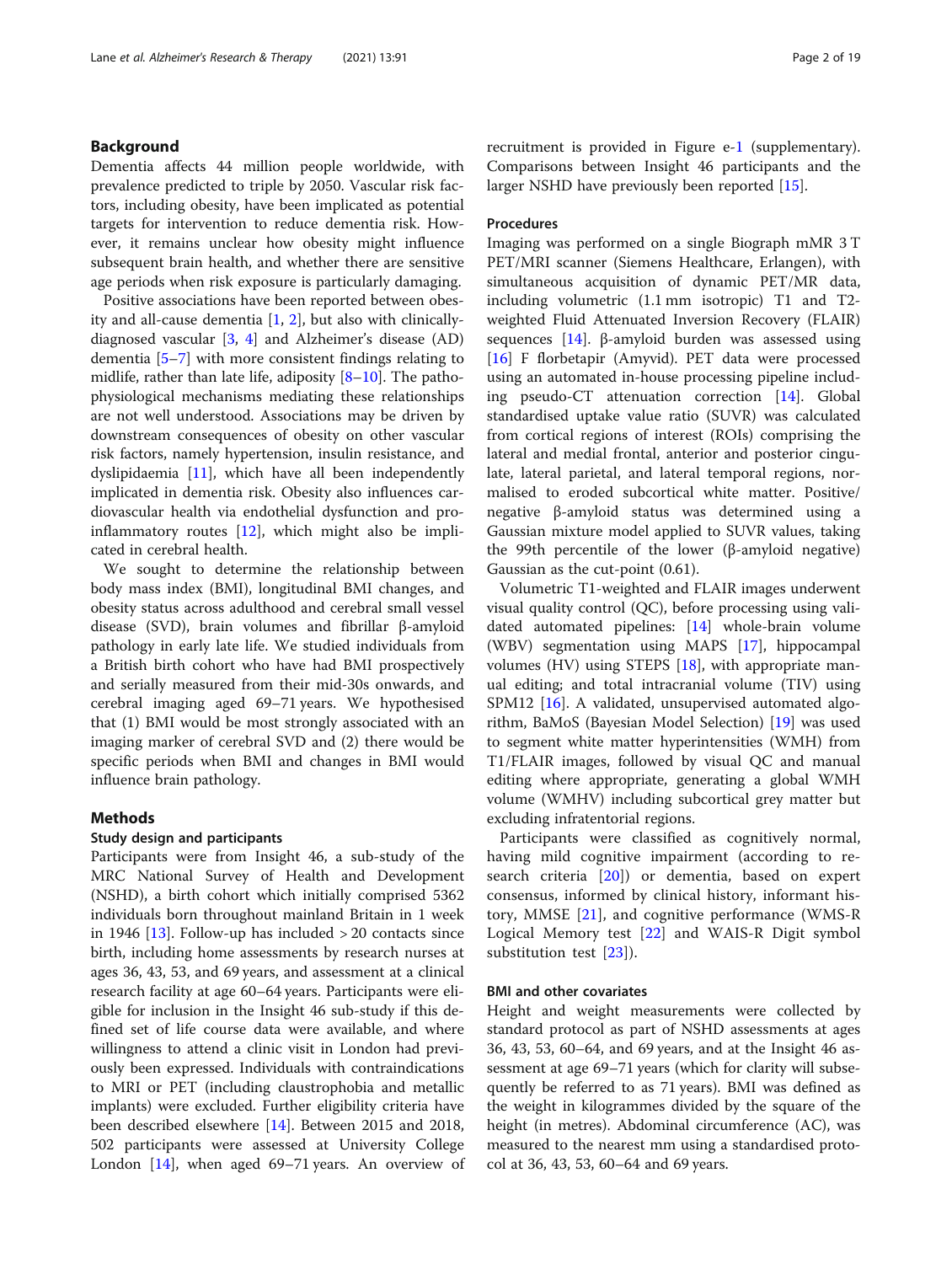Using an approach previously employed in the NSHD, BMI change for the periods 36–43, 43–53, 53–60/64, 60/64–69 and 69–71 years, conditional on earlier measurements, was calculated as the residual from the regression of each BMI measure (from 43 years) on the earlier measure(s) for each sex, using individuals with available data at all time-points. Residuals represent a change in BMI above/below that expected on average given the earlier BMI. Residuals were standardised, allowing comparison between periods [[24\]](#page-17-0). AC change variables were derived using the same approach.

Vascular risk factors selected for adjustment in statistical models included systolic blood pressure (SBP) contemporaneous with BMI measurement, and smoking status, hypercholesterolaemia, and diabetes mellitus (DM) status at the time of the Insight 46 assessment. Seated BP was measured in the upper arm twice after 5 min' rest at ages 36, 43, 53, 60–64 and 69, and a lying BP collected after 3 min rest at age 71 years. The second BP measure was used for analyses, unless missing. Smoking status was defined by questionnaire (at age 68 years, or if missing at 60–64 years) as never-smoked, exsmoker and current smoker. Hypercholesterolaemia status was based on self-reported use of cholesterollowering medication at Insight 46 assessment or random total cholesterol  $\geq$  5 mmol/L at 69 years. Diabetes mellitus (DM) status was based on self-reported diabetic medication use at Insight 46 assessment, HbA1c > 6.5% or a self-reported diagnosis at 69 years. APOE genotyping was performed using standard techniques and individuals categorised as APOE-ε4 carriers or non-carriers. Adult socioeconomic position (SEP) was defined as nonmanual or manual, based on the occupation at 53 years according to the UK Registrar General's Classification of Occupations.

A measure of affective symptoms was available at age 69 years derived from the general health questionnaire (GHQ-28  $[25]$  $[25]$ ), with a score of  $> 5$  defined as probable anxiety or depression.

#### Statistical analysis

Analyses were performed in Stata v.14.1 (Stata Corp). Participants were included if they were dementia-free, and had acceptable quality amyloid PET/MR imaging. For WMH and brain volume analyses, individuals with cortical infarcts inappropriately segmented as WMH  $(n = 5)$ , atypical vascular pathology  $(n = 1)$  or white matter pathologies not considered to be of vascular origin e.g. demyelination ( $n = 3$ ) were excluded. For brain volume analysis individuals also needed a useable amyloid scan, since the amyloid status was included as a covariate in the fully-adjusted model. Otherwise, all individuals, including those with neurological diagnoses, with available BMI/AC data at any time-point, were included for generalisability.

BMI and AC at each visit (up to age 69 years, which was the last time-point that an assessment was performed across the entire cohort) were compared between Insight 46 participants and the larger NSHD, using unadjusted linear mixed effect models for men and women separately, using all available measurements. An unstructured residual variance-covariance matrix was used to model the correlation between repeated measures in an individual.

Due to the non-normal distribution of WMHV, generalised linear models (GLM) using the gamma distribution with log link were used to investigate relationships between BMI at each age separately and WMHV at 71 years. Linear regression was used to investigate relationships between BMI at each age and WBV and mean HV at 71 years. Model 1 adjusted for sex, TIV and scanning age. Model 2 also adjusted for SBP contemporaneous with BMI measurement. Model 3 additionally adjusted for other potential cardiovascular confounders: smoking status, diabetic status, hypercholesterolaemia status at the time of Insight 46 assessment, and adult SEP. For brain volume analyses, to explore BMI influences independently of measurable brain pathologies, model 3 also adjusted for global WMHV and β-amyloid status.

BMI change variables were then treated as the main predictor within GLM/linear regression models: Model 1(c): all BMI conditional change variables included and adjusted for sex, TIV and scanning age. Model 2(c): each conditional change variable assessed individually and adjusted for contemporaneous SBP (e.g. in the model examining BMI change between 36 and 43 years, SBP at 43 years was included in the model) and the covariates described in model 3 above. These models address whether, regardless of previous weight gain, there is a period when weight change has a particularly strong association with an imaging outcome measure at age 71 years.

We used logistic regression to test associations between BMI at ages 36 through to 71 years and β-amyloid status (positive or negative). Model 1 adjusted for sex. Model 2 further adjusted for APOE-ε4 status. Model 3 also adjusted for contemporaneous SBP. Additional vascular risk factors were not included in models due to the limited number of β-amyloid-positive individuals. Associations between BMI change and β-amyloid status were investigated using two models: Model 1(c) included all conditional change variables within the same model, adjusting for sex. Model 2(c) assessed each conditional change variable individually and adjusted for contemporaneous SBP and APOE-ε4 status. A differential influence of BMI (or change) on β-amyloid status by  $APOE-ε4$  status was tested using an interaction term in fully-adjusted models.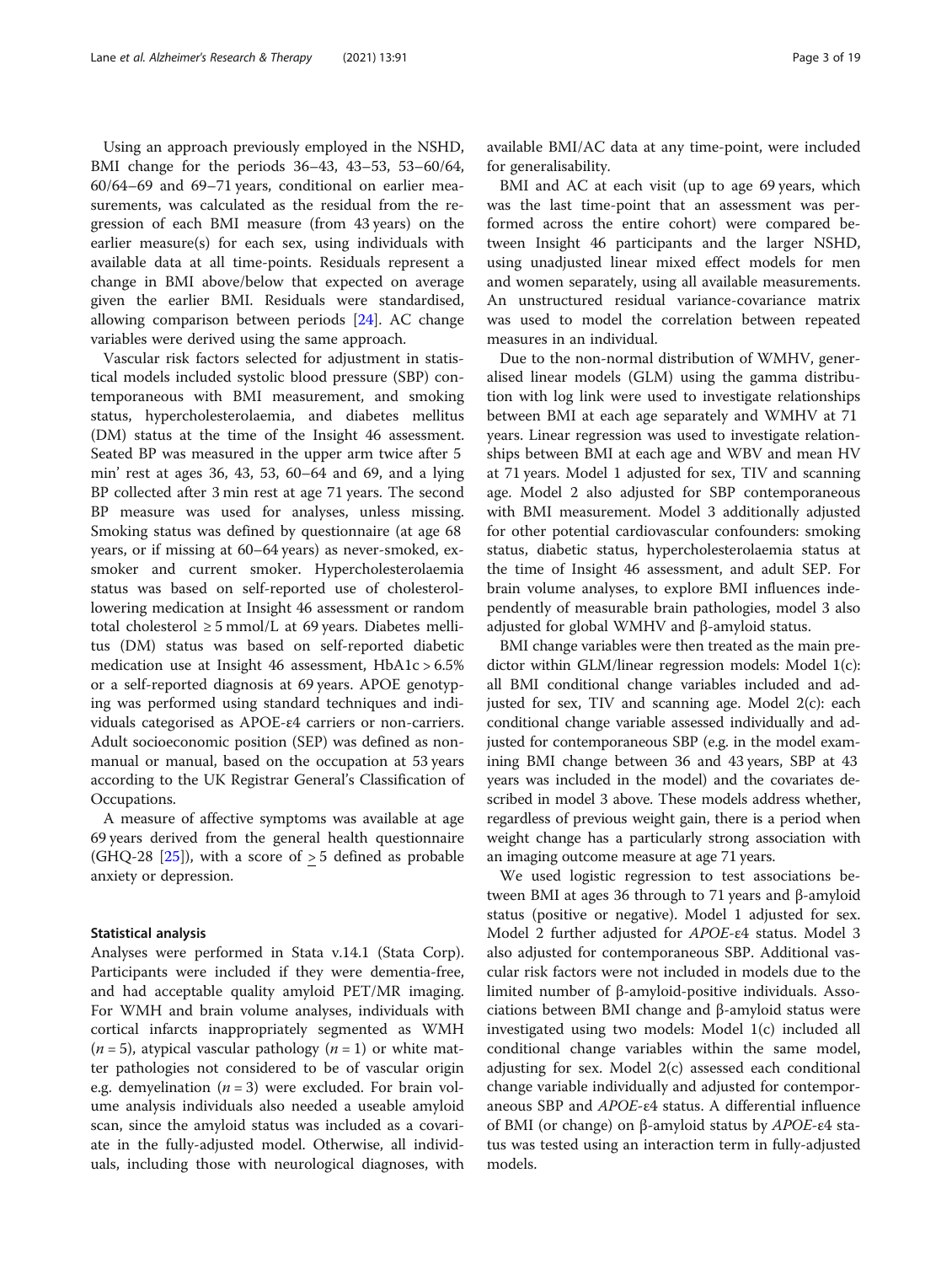In an exploratory analysis, all continuous BMI and BMI change models were repeated replacing BMI with AC, to determine whether a measure of central adiposity might be more strongly associated with imaging measures.

Model assumptions were checked with regression diagnostics, including checks of linearity by examination of residuals. Possible non-linear relationships were explored through the creation of a categorical variable defining individuals as normal weight  $(BMI < 25 \text{ kg/m}^2)$ , overweight  $(25 \leq \text{BMI} < 30 \text{ kg/m}^2)$  or obese  $(\text{BMI} \geq 30$  $\text{kg/m}^2$ ) which was then used in models 1-3, replacing BMI as the independent variable. Too few individuals were underweight (BMI <  $18.5 \text{ kg/m}^2$ ) at any given age to create a separate category and were therefore treated as normal weight. Sensitivity analyses were performed excluding these individuals. Interactions between BMI and sex at each time point were investigated with appropriate interaction terms.

To explore the potential influence of cumulative adiposity on imaging measures, individuals were categorised by obese status at each time point and then a cumulative score calculated using the sum of the number of timepoints that an individual was classed as obese. This variable was used as the predictor of interest in fullyadjusted models for each imaging outcome. Individuals missing any BMI measures were excluded from this analysis.

# Standard protocol approvals, registrations, and patient consents

Ethical approvals for the wider NSHD have been de-scribed [[26\]](#page-17-0). Insight 46 was approved by the Queen Square Research Ethics Committee. All participants provided written informed consent.

#### Data availability policy

A data-sharing policy is in place: anonymised data will be shared by request from any qualified investigator ([https://skylark.ucl.ac.uk/NSHD/doku.php\)](https://skylark.ucl.ac.uk/NSHD/doku.php).

#### Results

Of the 502 individuals assessed as part of Insight 46, 471 (93.4%) completed the imaging protocol. 468 (93.2%) of Insight 46 individuals were dementia-free. Following imaging processing and QC, 457 (91.0%) scans were available for amyloid analysis, 445 (88.6%) for brain volume analysis and 453 (90.2%) for WMHV analysis. Participant characteristics of those with available imaging are summarised in Table [1.](#page-4-0) Table e-[1](#page-14-0) (supplementary) summarises participant characteristics between individuals with complete BMI data, individuals missing BMI data at any time-point and individuals who did not complete the scanning protocol. Compared with individuals who completed scanning, participants who did not complete scanning tended to have a higher BMI (age 71 years: mean BMI (SD) 27.4 (4.2) kg/ $m^2$  in scanned individuals versus 30.4 (5.7) kg/m<sup>2</sup> in individuals not scanned).

Mean age at scanning was 70.7; SD 0.7 years. 18.2% were β-amyloid positive. Prevalence of obesity increased from 3.1% at age 36 years to 26.5% at age 71 years. Figure [1](#page-5-0) shows the pattern of BMI and AC trajectories in Insight 46 individuals ( $n = 502$ ) compared with the larger NSHD (BMI:  $n = 3188$ ; AC:  $n = 3193$ ). Female participants in Insight 46 had a predicted BMI 0.8 kg/m<sup>2</sup> ( $p =$ 0.03) and AC 2.5 cm smaller  $(p = 0.01)$  than those in the main cohort at any given time-point. Differences in males were smaller, with those in Insight 46 having a predicted BMI 0.3 kg/m<sup>2</sup> ( $p = 0.2$ ) less and AC 1.2 cm  $(p = 0.2)$  smaller than those in the main cohort.

BMI, BMI change and weight status at all time-points investigated were not associated with WBV or WMHV at age 71 years (Tables [2,](#page-6-0) [3](#page-8-0) and [4\)](#page-9-0).

At age 53 years, being overweight, compared with normal weight, was associated with a significantly lower risk of being β-amyloid positive at age 71 years (OR 0.51,  $p =$ 0.026, model 3). An association in the same direction, although substantially weaker, was seen with obese status (OR 0.89,  $p = 0.77$ , model 3). This pattern persisted at subsequent time-points, albeit associations were weaker  $(p > 0.08,$  all tests). In late life, there was a trend that higher BMI (ages 71 years: OR 0.95,  $p = 0.08$ , model 3), was associated with a decreased likelihood of being βamyloid positive (Table [2](#page-6-0)). Consistent with this, greater increases in BMI between the home visit at age 69 years and Insight 46 assessment at age 71 years were associated with a significantly decreased likelihood of being βamyloid positive (Table [4](#page-9-0)). Alternatively, a 1 SD decrease in BMI was associated with an increased likelihood of being β-amyloid positive (OR 1.45, 95% CI 1.09, 1.92). Further adjustment for time between assessments (mean 1.2; SD 0.6 years), presence of significant affective symptoms and exclusion of individuals with MCI did not alter the association (data not shown). There was no evidence of an interaction with APOE-ε4 carrier status in any analyses (all interaction  $p$  values  $> 0.23$ ).

Being obese at age 36 years was associated with 0.167 ml larger mean HV at age 71 years, although it should be noted that this was a small group  $(n = 13)$  and confidence intervals were wide. Subsequently, from age 60– 64 years onwards, being overweight ( $p < 0.026$ , all tests, model 3), and to a lesser extent, obese ( $p < 0.28$ , all tests, model 3), was associated with larger HV compared with being normal weight (Table [3\)](#page-8-0). The association at age 36 years was attenuated when adjusting for WBV ( $p =$ 0.12), but all other associations remained largely unchanged. Exclusion of individuals with MCI did not substantially alter associations observed from age 60–64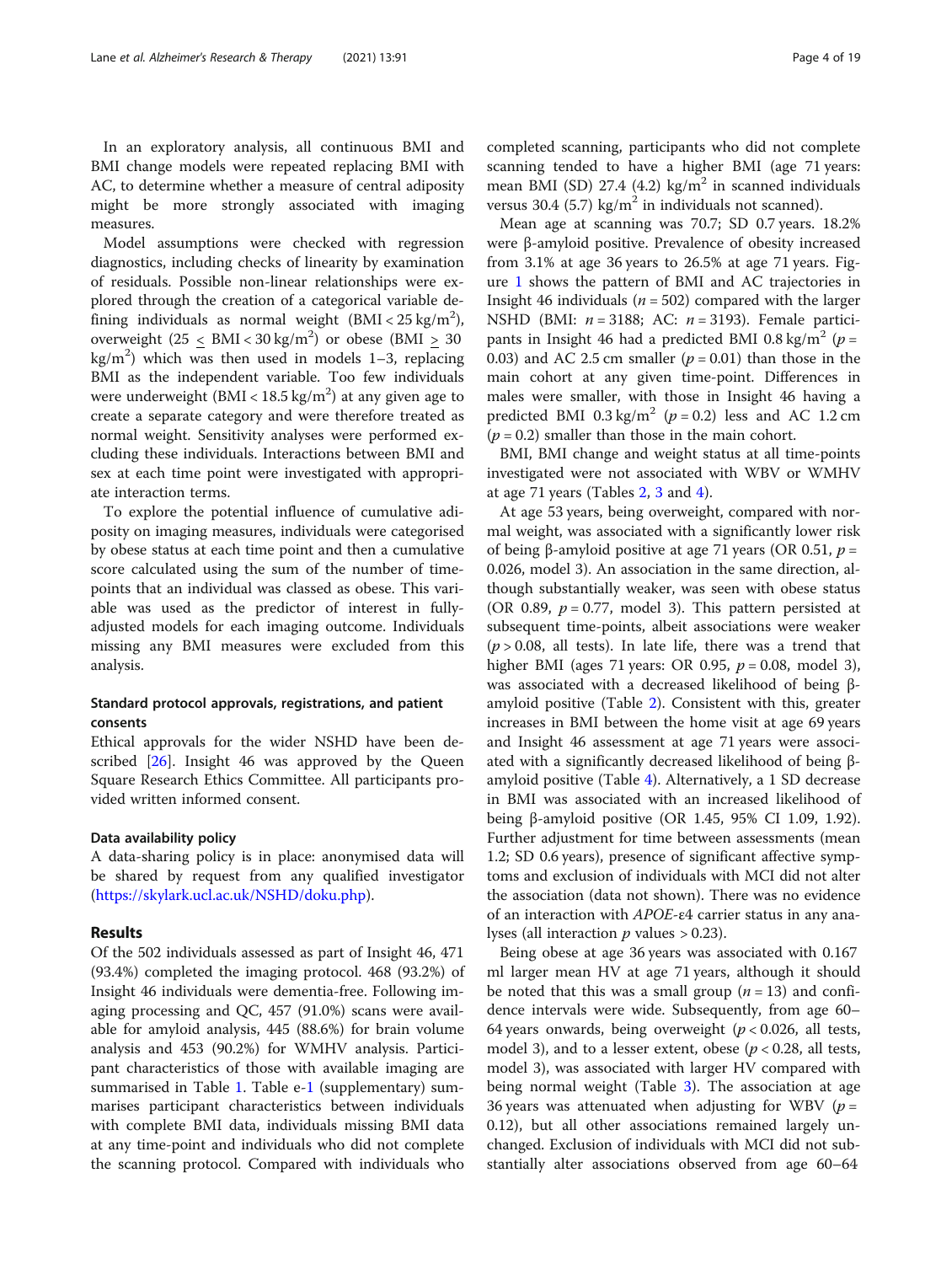# <span id="page-4-0"></span>Table 1 Characteristics of dementia-free participants having at least one outcome of interest

| Variable                                               |               | N men/women (total) | Value in men and<br>women combined |
|--------------------------------------------------------|---------------|---------------------|------------------------------------|
| Age at assessment, mean (SD)                           |               | 238/227 (465)       | 70.7 (0.7)                         |
| Age at scanning, mean (SD)                             |               | 238/227 (465)       | 70.7 (0.7)                         |
| $β$ -Amyloid positive, <i>n</i> (%)                    |               | 232/225 (457)       | 83 (18.2)                          |
| Whole brain volume in ml, mean (SD)                    |               | 227/218 (445)       | 1100.0 (98.4)                      |
| Mean hippocampal volume in ml, mean (SD)               |               | 227/218 (445)       | 3.1(0.3)                           |
| White matter hyperintensity volume in ml, median (IQR) |               | 233/220 (453)       | 3.1(1.6, 6.8)                      |
| Total intracranial volume in ml, mean (SD)             |               | 233/220 (453)       | 1434.0 (132.3)                     |
| MMSE/30, mean (SD)                                     |               | 238/227 (465)       | 29.3(0.9)                          |
| BMI at 36 years in $kg/m2$ , mean (SD)                 |               | 217/209 (426)       | 23.7(3.1)                          |
| BMI at 43 years in kg/m <sup>2</sup> , mean (SD)       |               | 231/215 (446)       | 24.9 (3.2)                         |
| BMI at 53 years in kg/m <sup>2</sup> , mean (SD)       |               | 232/224 (456)       | 26.9(4.1)                          |
| BMI at 60-64 years in $kg/m2$ , mean (SD)              |               | 238/227 (465)       | 27.5(4.1)                          |
| BMI at 69 years in $\text{kg/m}^2$ , mean (SD)         |               | 236/222 (458)       | 27.6 (4.4)                         |
| BMI at 71 years in kg/m <sup>2</sup> , mean (SD)       |               | 238/227 (465)       | 27.6 (4.4)                         |
| AC at 36 years in cm, mean (SD)                        |               | 217/209 (426)       | 81.7 (11.0)                        |
| AC at 43 years in cm, mean (SD)                        |               | 230/218 (448)       | 83.0 (11.2)                        |
| AC at 53 years in cm, mean (SD)                        |               | 232/225 (457)       | 90.4 (12.0)                        |
| AC at 60–64 years in cm, mean (SD)                     |               | 238/227 (465)       | 95.5 (11.7)                        |
| AC at 69 years in cm, mean (SD)                        |               | 236/223 (459)       | 95.1 (12.3)                        |
| Weight category at age 36, n (%)                       | Underweight   | 217/209 (426)       | 9(2.1)                             |
|                                                        | Normal weight |                     | 303 (71.1)                         |
|                                                        | Overweight    |                     | 101 (23.7)                         |
|                                                        | Obese         |                     | 13(3.1)                            |
| Weight category at age 43, n (%)                       | Underweight   | 231/215 (446)       | 3(0.7)                             |
|                                                        | Normal weight |                     | 245 (54.9)                         |
|                                                        | Overweight    |                     | 168 (37.7)                         |
|                                                        | Obese         |                     | 30(6.7)                            |
| Weight category at age 53, n (%)                       | Underweight   | 232/224 (456)       | 0(0)                               |
|                                                        | Normal weight |                     | 155 (34.0)                         |
|                                                        | Overweight    |                     | 220 (48.3)                         |
|                                                        | Obese         |                     | 81 (17.8)                          |
| Weight category at age 60-64, n (%)                    | Underweight   | 238/227 (465)       | 0(0)                               |
|                                                        | Normal weight |                     | 143 (30.8)                         |
|                                                        | Overweight    |                     | 201 (43.2)                         |
|                                                        | Obese         |                     | 121 (26.0)                         |
| Weight category at age 69, n (%)                       | Underweight   | 236/222 (458)       | 2(0.4)                             |
|                                                        | Normal weight |                     | 142 (31.0)                         |
|                                                        | Overweight    |                     | 195 (42.6)                         |
|                                                        | Obese         |                     | 119 (26.0)                         |
| Weight category at age 71, n (%)                       | Underweight   | 238/227 (465)       | 2(0.4)                             |
|                                                        | Normal weight |                     | 145 (31.2)                         |
|                                                        | Overweight    |                     | 195 (41.9)                         |
|                                                        | Obese         |                     | 123 (26.5)                         |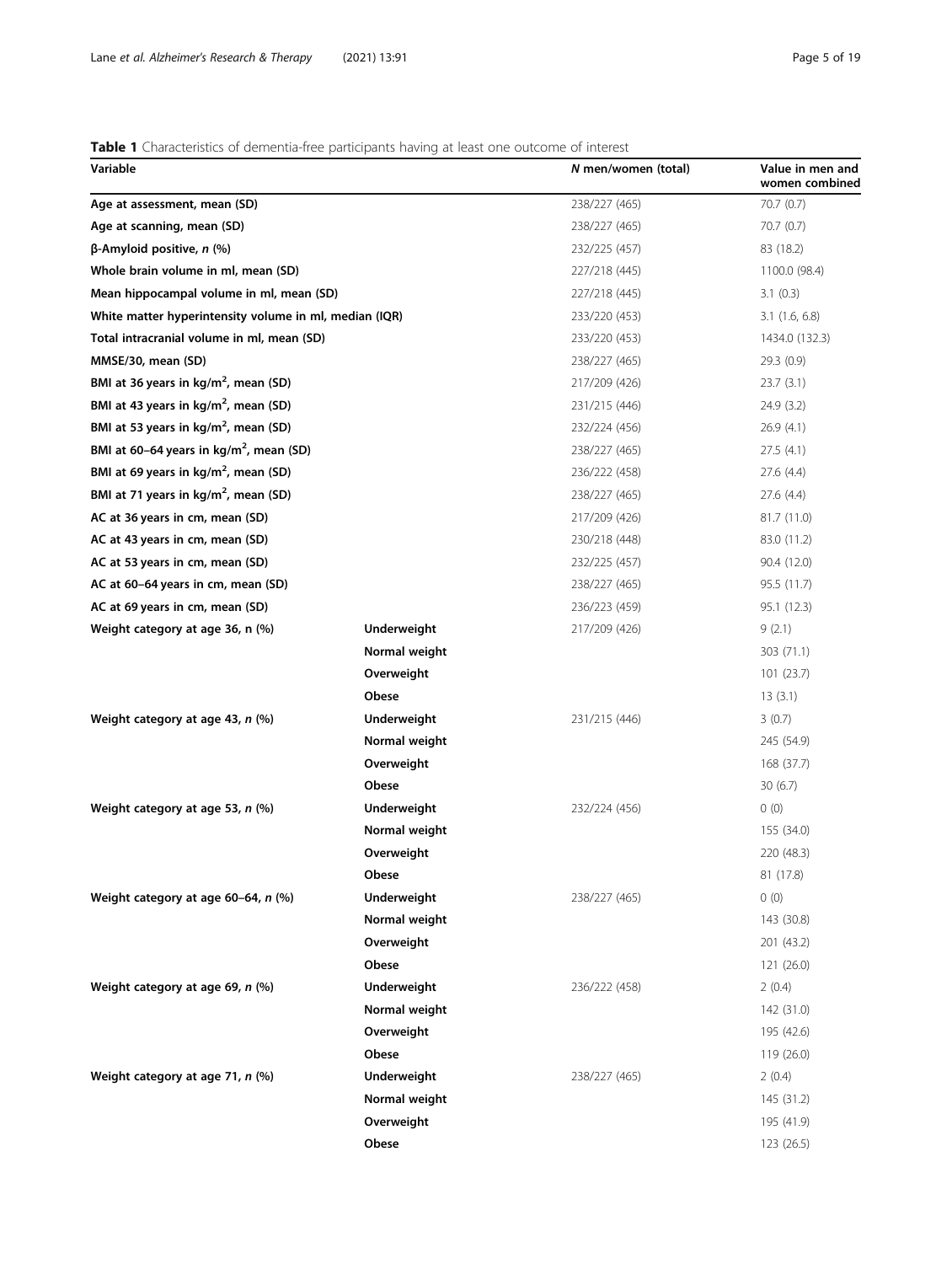# <span id="page-5-0"></span>Table 1 Characteristics of dementia-free participants having at least one outcome of interest (Continued)

| Variable                                           |                                  | N men/women (total) | Value in men and<br>women combined |
|----------------------------------------------------|----------------------------------|---------------------|------------------------------------|
| Smoking status at age 68, n (%)                    | <b>Current smoker</b>            | 238/227 (465)       | 16(3.4)                            |
|                                                    | Ex-smoker                        |                     | 286 (61.5)                         |
|                                                    | Never smoked                     |                     | 163 (35.1)                         |
| Hypercholesterolaemia at age 71, n (%)             |                                  | 238/227 (465)       | 369 (79.4)                         |
| Diabetes mellitus at age 71, n (%)                 |                                  | 237/224 (461)       | 50 (10.9)                          |
| SBP at age 71 in mmHg, mean (SD)                   |                                  | 237/227 (464)       | 137.0 (16.9)                       |
| Adult socioeconomic position, n (%)                | <b>Non-manual (Class I-IIIN)</b> | 238/2427 (465)      | 395 (84.9)                         |
|                                                    | Manual (Class IIIM-V)            |                     | 70 (15.1)                          |
| APOE- $\epsilon$ 4 carrier (1 or 2 alleles), n (%) |                                  | 230/225 (455)       | 131 (28.8)                         |

BMI body mass index, IQR interquartile range, MMSE mini-mental state examination, n number, SBP systolic blood pressure, SD standard deviation



(bottom panels) in males (a, c) and females (b, d) between Insight 46 participants and individuals with available measures in the larger NSHD from ages 36 up to 69 years (the last age the whole NSHD cohort were assessed). 95% confidence intervals shown. Predictions are marginal means at each time-point from a linear mixed effects model fitted jointly across BMI or AC measures at all time-points. AC, abdominal circumference; BMI, body mass index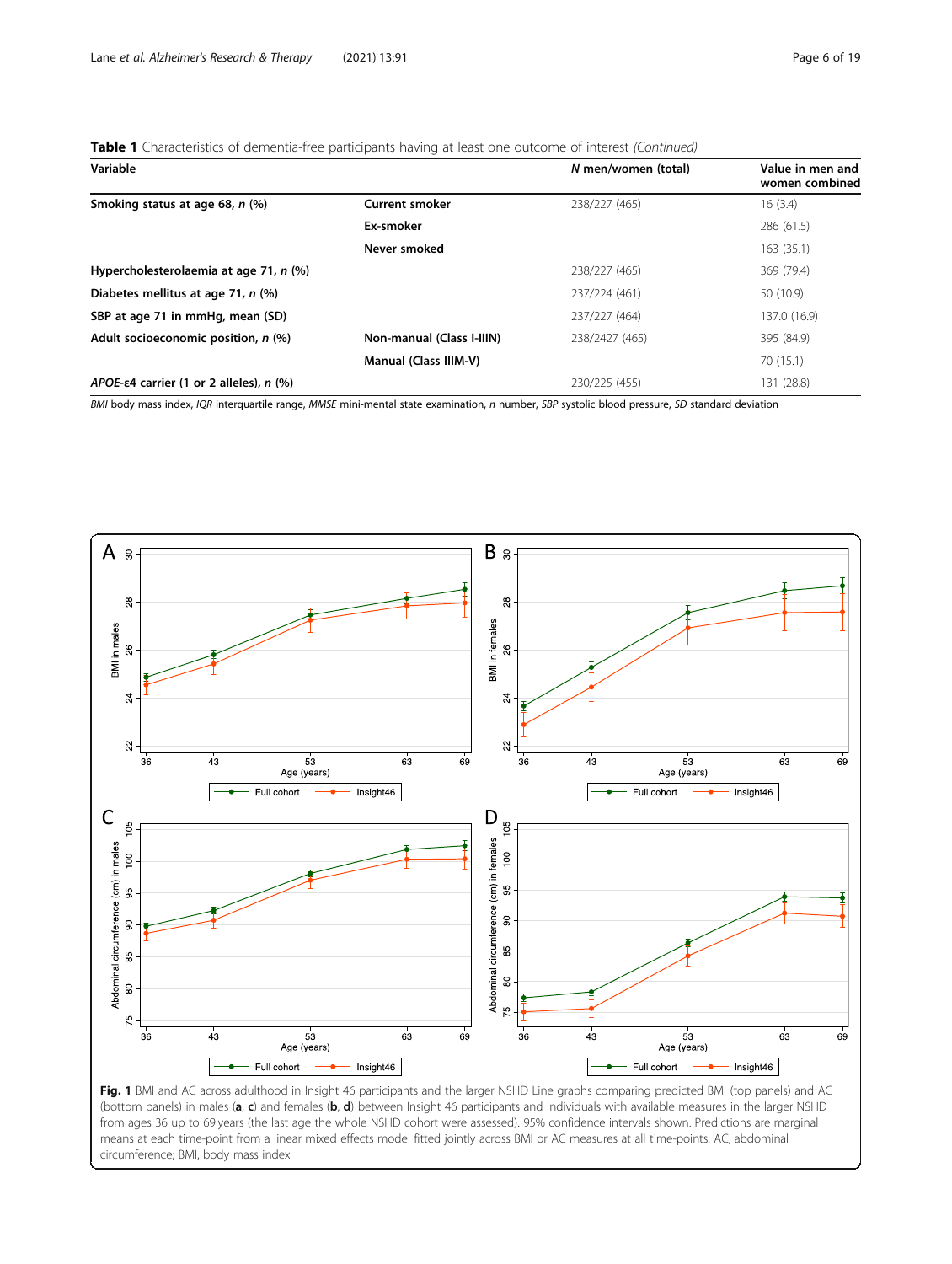<span id="page-6-0"></span>

| Table 2 Associations between BMI and weight across adulthood, and WMHV and B-amyloid status at age 71 |               |                                             |                   |                   |                   |                                                      |                   |
|-------------------------------------------------------------------------------------------------------|---------------|---------------------------------------------|-------------------|-------------------|-------------------|------------------------------------------------------|-------------------|
|                                                                                                       |               |                                             |                   |                   |                   | Adjusted OR for $\beta$ -amyloid positivity (95% Cl) |                   |
|                                                                                                       |               | Relative change in WMHV (95% CI)<br>Model 1 |                   | Model 3           | Model 1           | Model <sub>2</sub>                                   | Model 3           |
| Age 36                                                                                                | ms            | 0.99(0.95, 1.02)                            | 0.99 (0.95, 1.02) | 0.98 (0.94, 1.02) | 0.99 (0.91, 1.08) | 0.98 (0.89, 1.08)                                    | 0.98 (0.89, 1.08) |
| $\mathbb{I}$<br>Model 1: n<br>WMHV:                                                                   | Normal weight | REF                                         | REF               | REF               | REF               | REF                                                  | REF               |
| Model 2: $n = 411$                                                                                    | Overweight    | 1.01(0.78, 1.32)                            | 1.01 (0.78, 1.30) | 0.95 (0.73, 1.23) | 1.39 (0.78, 2.49) | 1.26 (0.68, 2.33)                                    | 1.23 (0.67, 2.29) |
| Model 3: n = 409<br>Amyloid:                                                                          | Obese         | 0.99(0.54, 1.82)                            | 0.97 (0.53, 1.78) | 0.95 (0.52, 1.74) | 0.41 (0.05, 3.21) | 0.50 (0.06, 4.14)                                    | 0.48 (0.06, 4.02) |
| Model 1: n = 418<br>Model 2: n = 416<br>Model 3: $n = 412$                                            |               |                                             |                   |                   |                   |                                                      |                   |
| Age 43                                                                                                | <b>INS</b>    | 1.01 (0.97, 1.04)                           | 1.00 (0.97, 1.04) | 1.00 (0.96, 1.03) | 1.00 (0.93, 1.08) | 0.99 (0.92, 1.08)                                    | 0.99 (0.91, 1.08) |
| WMHV:                                                                                                 | Normal weight | $\mathsf{REF}$                              | REF               | REF               | REF               | REF                                                  | REF               |
| Model 1: $n = 434$<br>Model 2: $n = 428$<br>Model 3: $n = 424$                                        | Overweight    | 1.05(0.84, 1.31)                            | 1.03 (0.83, 1.29) | 1.01 (0.81, 1.26) | 0.70(0.41, 1.21)  | 0.73(0.41, 1.28)                                     | 0.72(0.41, 1.28)  |
| Amyloid:                                                                                              | Obese         | 1.03(0.68, 1.56)                            | 0.95 (0.62, 1.45) | 0.94(0.61, 1.45)  | 1.26(0.51, 3.13)  | 1.21(0.47, 3.12)                                     | 1.26 (0.49, 3.29) |
| Model 1: $n = 438$<br>Model 2: $n = 436$<br>Model 3: $n = 430$                                        |               |                                             |                   |                   |                   |                                                      |                   |
| Age 53<br>WMHV:                                                                                       | Μl            | 1.00(0.98, 1.03)                            | 1.00 (0.97, 1.02) | 0.99 (0.97, 1.02) | 0.98 (0.92, 1.04) | 0.97 (0.91, 1.03)                                    | 0.98 (0.92, 1.05) |
| Model 1: $n = 444$                                                                                    | Normal weight | REF                                         | REF               | REF               | REF               | REF                                                  | REF               |
| Model 2: $n = 440$                                                                                    | Overweight    | 1.18(0.94, 1.48)                            | 1.13 (0.90, 1.41) | 1.10(0.87, 1.38)  | 0.56(0.33, 0.97)  | 0.49 (0.27, 0.88)                                    | 0.51 (0.29, 0.92) |
| Model 3: $n = 436$<br>Amyloid:                                                                        | Obese         | 0.98(0.73, 1.31)                            | 0.93 (0.69, 1.25) | 0.90 (0.66, 1.22) | 0.85 (0.44, 1.67) | 0.73 (0.36, 1.48)                                    | 0.89 (0.43, 1.87) |
| Model 1: $n = 448$<br>Model 2: $n = 446$<br>Model 3: $n = 441$                                        |               |                                             |                   |                   |                   |                                                      |                   |
| Age 60-64                                                                                             | <b>IINB</b>   | 1.01 (0.98, 1.03)                           | 1.01 (0.98, 1.03) | 1.00(0.98, 1.03)  | 0.96 (0.90, 1.02) | 0.95 (0.89, 1.01)                                    | 0.95 (0.89, 1.02) |
| Model 1: $n = 453$<br>WMHV:                                                                           | Normal weight | REF                                         | REF               | REF               | REF               | REF                                                  | REF               |
| Model 2: $n = 452$                                                                                    | Overweight    | 1.11(0.87, 1.42)                            | 1.11 (0.88, 1.42) | 1.09 (0.86, 1.40) | 0.89 (0.51, 1.55) | 0.87 (0.48, 1.56)                                    | 0.88 (0.49, 1.59) |
| Model 3: $n = 448$<br>Model 1: $n = 457$<br>Model 2: $n = 455$<br>$= 454$<br>Model 3: n<br>Amyloid:   | Obese         | 1.17(0.89, 1.54)                            | 1.15 (0.88, 1.50) | 1.10(0.83, 1.45)  | 0.68 (0.36, 1.31) | 0.66(0.33, 1.31)                                     | 0.70(0.35, 1.40)  |
| Age 69<br>WMHV:                                                                                       | <b>INI</b>    | 1.00(0.98, 1.03)                            | 1.00 (0.98, 1.03) | 1.00 (0.97, 1.02) | 0.96 (0.90, 1.01) | 0.95 (0.90, 1.01)                                    | 0.95 (0.89, 1.01) |
| Models 1, 2 and 3: $n = 446$                                                                          | Normal weight | REF                                         | REF               | REF               | REF               | REF                                                  | REF               |
| Amyloid:                                                                                              | Overweight    | 1.01 (0.79, 1.29)                           | 1.02 (0.80, 1.29) | 1.01 (0.79, 1.28) | 0.76 (0.44, 1.32) | 0.78 (0.44, 1.40)                                    | 0.78 (0.44, 1.40) |
| Model 1: $n = 450$<br>Models 2 and 3: $n = 448$                                                       | Obese         | 1.00(0.77, 1.32)                            | 0.99 (0.76, 1.29) | 0.97 (0.74, 1.26) | 0.57 (0.29, 1.09) | 0.55 (0.28, 1.10)                                    | 0.54 (0.27, 1.09) |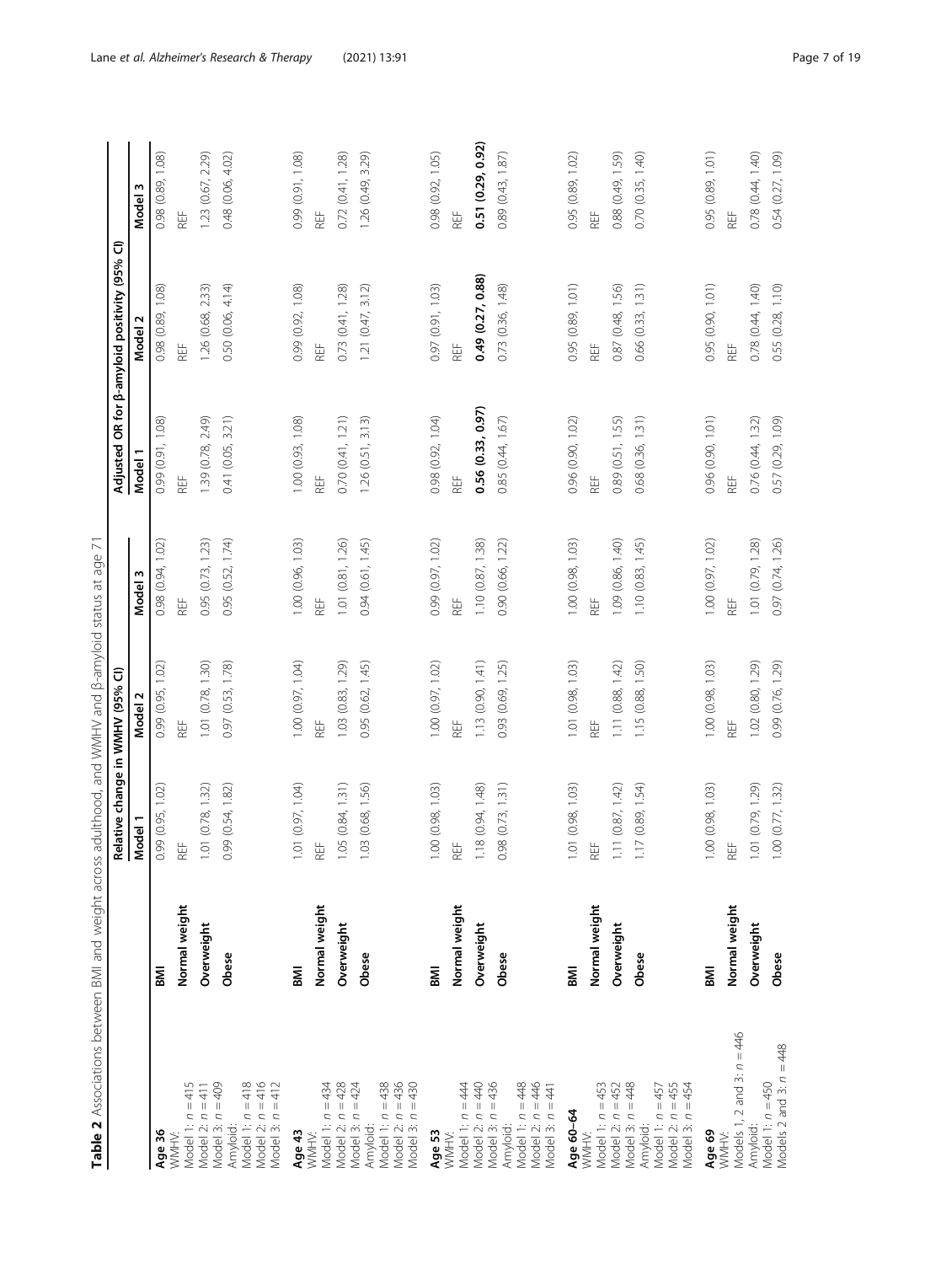| ١                                                              |
|----------------------------------------------------------------|
| ć<br>ï<br>١<br>j                                               |
|                                                                |
|                                                                |
| ί<br>١                                                         |
| j                                                              |
| ř<br>ï                                                         |
| J<br>ŕ<br>ś<br>i                                               |
|                                                                |
|                                                                |
| ۱<br>֚֚֬                                                       |
|                                                                |
|                                                                |
| $\ddot{\phantom{a}}$                                           |
| ł<br>j                                                         |
| ì                                                              |
| j<br>ł<br>ł<br>١                                               |
|                                                                |
| İ                                                              |
| ć                                                              |
| ֖֖֖֖֖֖֖֧ׅ֧֚֚֚֚֚֚֚֚֚֚֚֚֚֚֚֬֝֓֬֓֡֬֓֡֬֓֬֓֡֓֬֓֓֬֓֬֓֓֬֓֬֓֬֓֓֬֓֓֬֓֡֬ |
| ļ<br>¢<br>۱                                                    |
|                                                                |
| i<br>l<br>$\overline{\mathbf{r}}$                              |
| ļ<br>ţ                                                         |
| ֚֬֕<br>i<br>ī                                                  |
|                                                                |
| ļ<br>J                                                         |
| j                                                              |
|                                                                |
| j<br>j                                                         |
| ī<br>j<br>i<br>ž                                               |
| 1<br>5                                                         |
| ł                                                              |
|                                                                |
| Ξ<br>١                                                         |
| ׇ֚֘֡<br>ī<br>١                                                 |
| l<br>1<br>l<br>$\ddot{\phantom{0}}$                            |
| j                                                              |
| l                                                              |
| ł<br>Ì                                                         |
| į<br>٦<br>i                                                    |
| ï<br>Ì<br>١                                                    |
| č                                                              |
| ı<br>r                                                         |
|                                                                |
| able<br>$\vdots$                                               |
| I                                                              |

|                                          |                                                                     | Relative change in WMHV (95% CI) |                  |                   |                  | Adjusted OR for $\beta$ -amyloid positivity (95% CI)                                                                                           |                   |
|------------------------------------------|---------------------------------------------------------------------|----------------------------------|------------------|-------------------|------------------|------------------------------------------------------------------------------------------------------------------------------------------------|-------------------|
|                                          |                                                                     | Model 1                          | Model 2          | Model 3           | Model 1          | Model 2                                                                                                                                        | Model 3           |
| <b>Age 71</b>                            | Ma                                                                  | 1.01(0.98, 1.03)                 | 1.00(0.98, 1.03) | .00(0.97, 1.02)   | 0.95(0.90, 1.01) | 0.94(0.89, 1.00)                                                                                                                               | 0.95(0.89, 1.01)  |
| Model 1: $n = 453$<br>MMHV:              | <b>Vormal weight</b>                                                | RËF                              | RËF              | H<br>2            | 出<br>R           | ₩                                                                                                                                              | REF               |
| Model 2: $n = 452$                       | Overweight                                                          | 1.15(0.90, 1.47)                 | 1.14(0.89, 1.45) | 1.12 (0.88, 1.43) | 0.92(0.53, 1.60) | 0.86 (0.48, 1.53)                                                                                                                              | 0.89 (0.49, 1.60) |
| Model 3: $n = 448$<br>Amyloid:           | bese                                                                | 1.16(0.89, 1.53)                 | 1.12(0.86, 1.47) | 1.07(0.82, 1.41)  | 0.58(0.30, 1.13) | 0.55 (0.27, 1.11)                                                                                                                              | 0.57(0.28, 1.17)  |
| Model 1: $n = 457$<br>Model 2: $n = 455$ |                                                                     |                                  |                  |                   |                  |                                                                                                                                                |                   |
| Model 3: $n = 454$                       |                                                                     |                                  |                  |                   |                  |                                                                                                                                                |                   |
|                                          | $M$ MMHV coefficients represent the relative chappe in mean $M$ MHV |                                  |                  |                   |                  | per 1 upit change in BMI or change in weight status using pormal weight as the reference group using GIM Adjusted B-amyloid OBs are guided per |                   |

WMHV coefficients represent the relative change in mean WMHV per 1 unit change in BMI or change in weight status using normal weight as the reference group, using GLM. Adjusted psamyloid OKs are quoted per interaction of t WMHV coefficients represent the relative change in mean WMHV per 1 unit change in BMI or change in weight status using normal weight as the reference group, using GLM. Adjusted β-amyloid ORs are quoted per highlighted in bold. Model numbers are stated in the left-hand column. WMHV models: Model 1 adjusted for TIV, sex and age at scanning; Model 2 also adjusted for contemporaneous SBP; Model 3 also adjusted for adult SEP, DM, hypercholesterolaemia, and smoking status. β-amyloid models: Model 1 adjusted for sex. Model 2 also adjusted for APOE-ε4 status. Model 3 also adjusted for contemporaneous SBP. BMI body mass 1 unit change in BMI or change in weight status using normal weight as the reference group, using logistic regression models. 95% confidence intervals are also shown. Associations significant at p < 0.05 are index, CI confidence interval, DM diabetes mellitus, GLM generalised linear model, REF reference, SBP systolic blood pressure, SEP socioeconomic position, TIV total intracranial volume, WMHV white matter hyperintensity volume hyperintensity volume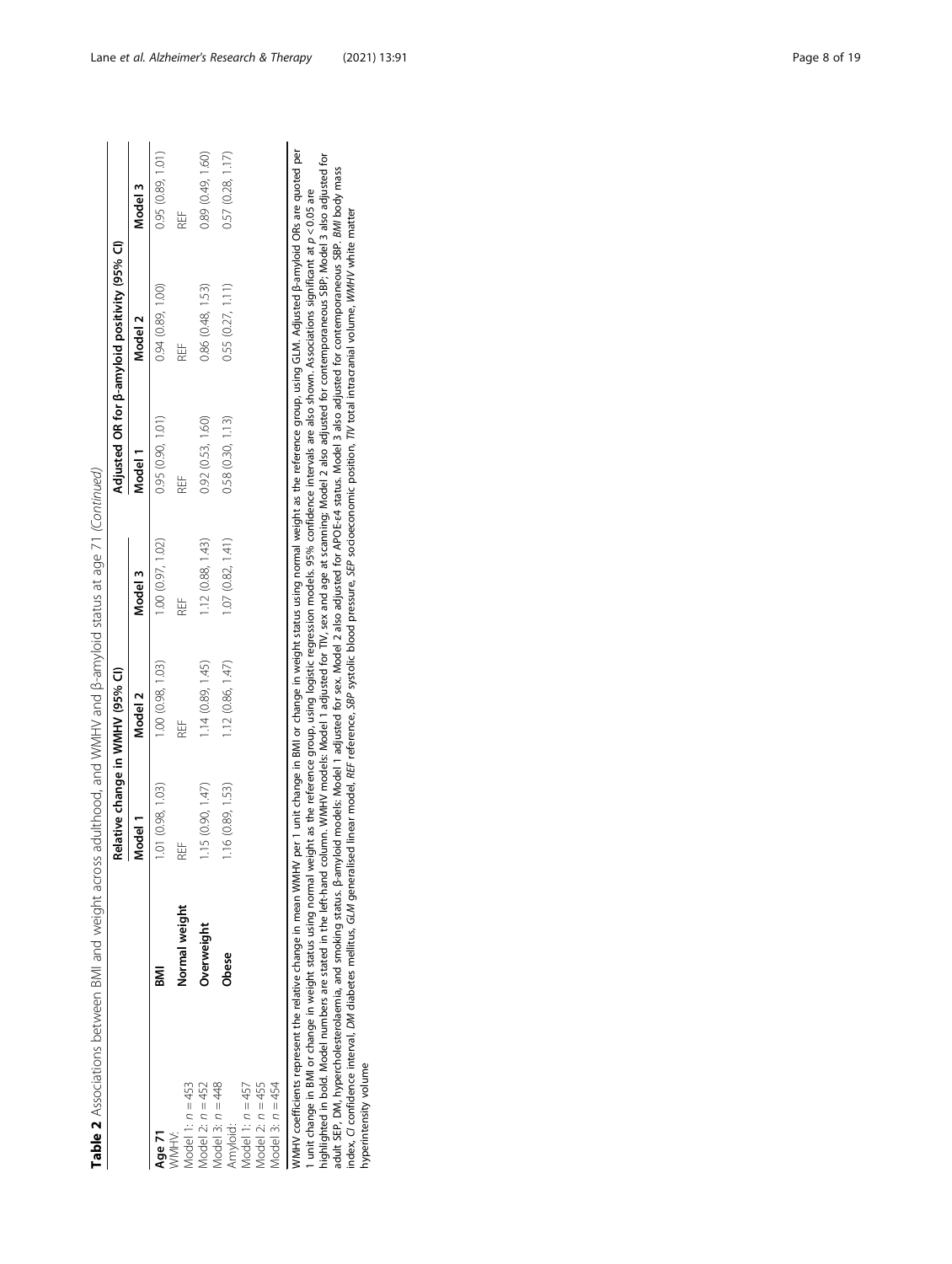<span id="page-8-0"></span>

|                                                                                                                                                                                                                                                                                                                                                                                                                                                                                                                                                                                                                                                                                                                                                                                                                |               | coefficient (95% CI)<br>WBV $\beta$ |                         |                      | Mean HV $\beta$ coefficient (95% CI) |                         |                          |
|----------------------------------------------------------------------------------------------------------------------------------------------------------------------------------------------------------------------------------------------------------------------------------------------------------------------------------------------------------------------------------------------------------------------------------------------------------------------------------------------------------------------------------------------------------------------------------------------------------------------------------------------------------------------------------------------------------------------------------------------------------------------------------------------------------------|---------------|-------------------------------------|-------------------------|----------------------|--------------------------------------|-------------------------|--------------------------|
|                                                                                                                                                                                                                                                                                                                                                                                                                                                                                                                                                                                                                                                                                                                                                                                                                |               | Model 1                             | Model 2                 | Model 3              | Model 1                              | Model 2                 | Model 3                  |
| Age 36                                                                                                                                                                                                                                                                                                                                                                                                                                                                                                                                                                                                                                                                                                                                                                                                         | <b>INS</b>    | $1.1 (-0.4, 2.5)$                   | $1.0 (-0.4, 2.5)$       | $13 (-0.2, 2.7)$     | 0.011 (0.002, 0.020)                 | 0.010 (0.001, 0.020)    | 0.009 (0, 0.019)         |
| Model 2: $n = 403$<br>Model 1: $n = 407$                                                                                                                                                                                                                                                                                                                                                                                                                                                                                                                                                                                                                                                                                                                                                                       | Normal weight | REF                                 |                         | REF                  |                                      | REF                     | REF                      |
| Model 3: $n = 401$                                                                                                                                                                                                                                                                                                                                                                                                                                                                                                                                                                                                                                                                                                                                                                                             | Overweight    | $1.15 (-9.5, 11.8)$                 | $1.2 (-9.5, 11.9)$      | $2.2 (-8.4, 12.9)$   | 0.031 (-0.036, 0.099)                | $0.028 (-0.039, 0.095)$ | $0.029(-0.040, 0.097)$   |
|                                                                                                                                                                                                                                                                                                                                                                                                                                                                                                                                                                                                                                                                                                                                                                                                                | Obese         | $18.8(-6.1, 43.6)$                  | $19.1 (-5.9, 44.0)$     | $21.9(-3.0, 46.8)$   | 0.192 (0.034, 0.349)                 | 0.188 (0.031, 0.345)    | 0.167(0.007, 0.327)      |
| Age 43                                                                                                                                                                                                                                                                                                                                                                                                                                                                                                                                                                                                                                                                                                                                                                                                         | IMB           | $1.0 (-0.4, 2.3)$                   | 1.1 $(-0.3, 2.4)$       | $1.1 (-0.2, 2.5)$    | $0.006 (-0.002, 0.015)$              | $0.006 (-0.003, 0.015)$ | $0.004 (-0.005, 0.013)$  |
| Model 1: $n = 426$                                                                                                                                                                                                                                                                                                                                                                                                                                                                                                                                                                                                                                                                                                                                                                                             | Normal weight | REF                                 | REF<br>E                | HE<br>化              | REF<br>E                             | REF<br>E                | REF                      |
| Model 2: $n = 420$<br>Model 3: $n = 416$                                                                                                                                                                                                                                                                                                                                                                                                                                                                                                                                                                                                                                                                                                                                                                       | Overweight    | $6.0 (-3.2, 15.2)$                  | $6.5 (-2.8, 15.7)$      | $7.6(-1.6, 16.9)$    | $0.041 (-0.017, 0.100)$              | $0.044 (-0.015, 0.103)$ | $0.035 (-0.025, 0.094)$  |
|                                                                                                                                                                                                                                                                                                                                                                                                                                                                                                                                                                                                                                                                                                                                                                                                                | Obese         | $16.5 (-0.5, 33.6)$                 | $17.1 (-0.2, 34.4)$     | $16.8 (-0.6, 34.2)$  | $0.072 (-0.037, 0.180)$              | $0.057 (-0.053, 0.167)$ | $0.047 (-0.065, 0.159)$  |
| Age 53                                                                                                                                                                                                                                                                                                                                                                                                                                                                                                                                                                                                                                                                                                                                                                                                         | <b>INS</b>    | $0.3 (-0.7, 1.3)$                   | $0.6 (-0.4, 1.7)$       | $0.8 (-0.2, 1.9)$    | $0.005 (-0.002, 0.011)$              | $0.006 (-0.001, 0.013)$ | $0.005 (-0.003, 0.012)$  |
| Model 1: $n = 436$<br>Model 2: $n = 432$                                                                                                                                                                                                                                                                                                                                                                                                                                                                                                                                                                                                                                                                                                                                                                       | Normal weight | REF                                 |                         | REF                  |                                      | REF                     | REF                      |
| Model 3: $n = 428$                                                                                                                                                                                                                                                                                                                                                                                                                                                                                                                                                                                                                                                                                                                                                                                             | Overweight    | $-2.3$ ( $-11.8$ , 7.3)             | $-0.6$ ( $-10.2, 9.0$ ) | $0.3 (-9.4, 9.9)$    | $0.008 (-0.054, 0.069)$              | $0.013 (-0.049, 0.075)$ | $-0.001 (-0.065, 0.062)$ |
|                                                                                                                                                                                                                                                                                                                                                                                                                                                                                                                                                                                                                                                                                                                                                                                                                | Obese         | $5.3(-6.1, 18.7)$                   | $9.6 (-3.2, 22.5)$      | $11.1 (-1.8, 24.0)$  | $0.062 (-0.017, 0.142)$              | $0.079(-0.004, 0.162)$  | $0.063 (-0.021, 0.148)$  |
| Age 60-64                                                                                                                                                                                                                                                                                                                                                                                                                                                                                                                                                                                                                                                                                                                                                                                                      | IMB           | $-0.2(-1.2, 0.8)$                   | $-0.1(-1.1, 0.9)$       | $0.2 (-0.9, 1.2)$    | $0.005 (-0.001, 0.012)$              | 0.006 (0, 0.013)        | $0.005 (-0.002, 0.011)$  |
| Model 1: $n = 445$<br>Model 2: $n = 444$                                                                                                                                                                                                                                                                                                                                                                                                                                                                                                                                                                                                                                                                                                                                                                       | Normal weight | REF                                 | REF                     | REF                  | REF                                  | REF                     | REF                      |
| Model 3: $n = 440$                                                                                                                                                                                                                                                                                                                                                                                                                                                                                                                                                                                                                                                                                                                                                                                             | Overweight    | $-0.5(-10.4, 9.4)$                  | $0.2 (-9.7, 10.2)$      | $0.5 (-9.5, 10.4)$   | 0.077 (0.014, 0.140)                 | 0.083 (0.019, 0.147)    | 0.073 (0.009, 0.137)     |
|                                                                                                                                                                                                                                                                                                                                                                                                                                                                                                                                                                                                                                                                                                                                                                                                                | Obese         | $-2.6$ ( $-13.7, 8.4$ )             | $-1.3$ (-12.5, 10.0)    | $-0.2 (-11.7, 11.4)$ | $0.066 (-0.005, 0.136)$              | 0.076 (0.005, 0.148)    | $0.059 (-0.015, 0.134)$  |
| Age 69                                                                                                                                                                                                                                                                                                                                                                                                                                                                                                                                                                                                                                                                                                                                                                                                         | <b>INS</b>    | $-0.3(-1.2, 0.7)$                   | $-0.2$ (-1.2, 0.7)      | $0.0 (-1.0, 1.0)$    | $0.005 (-0.002, 0.011)$              | $0.005 (-0.001, 0.011)$ | $0.004 (-0.002, 0.010)$  |
| Models 1, 2 and 3: $n = 438$                                                                                                                                                                                                                                                                                                                                                                                                                                                                                                                                                                                                                                                                                                                                                                                   | Normal weight | REF                                 |                         | REF                  | REF                                  | REF                     | REF                      |
|                                                                                                                                                                                                                                                                                                                                                                                                                                                                                                                                                                                                                                                                                                                                                                                                                | Overweight    | $1.6(-8.3, 11.6)$                   | $1.7 (-8.3, 11.6)$      | $3.4 (-6.5, 13.4)$   | 0.077 (0.013, 0.140)                 | 0.077 (0.013, 0.140)    | 0.076 (0.012, 0.140)     |
|                                                                                                                                                                                                                                                                                                                                                                                                                                                                                                                                                                                                                                                                                                                                                                                                                | Obese         | $-3.4$ ( $-14.5$ , 7.7)             | $-2.5$ (-13.8, 8.7)     | $0.1 (-11.2, 11.3)$  | $0.046 (-0.025, 0.116)$              | $0.049 (-0.022, 0.121)$ | $0.040 (-0.033, 0.112)$  |
| Age 71                                                                                                                                                                                                                                                                                                                                                                                                                                                                                                                                                                                                                                                                                                                                                                                                         | <b>INB</b>    | $-0.2$ $(-1.2, 0.7)$                | $-0.1 (-1.1, 0.8)$      | $0.0 (-0.9, 1.0)$    | $0.005 (-0.001, 0.011)$              | 0.006 (0, 0.012)        | $0.004 (-0.002, 0.010)$  |
| Model 1: $n = 445$                                                                                                                                                                                                                                                                                                                                                                                                                                                                                                                                                                                                                                                                                                                                                                                             | Normal weight | REF                                 | REF                     | REF                  | REF                                  | REF                     | REF                      |
| Model 2: n = 444<br>Model 3: n = 440                                                                                                                                                                                                                                                                                                                                                                                                                                                                                                                                                                                                                                                                                                                                                                           | Overweight    | $3.6(-6.2, 13.5)$                   | $4.9(-5.0, 14.8)$       | 4.5 (-5.4, 14.4)     | 0.097 (0.034, 0.159)                 | 0.108 (0.045, 0.171)    | 0.101 (0.037, 0.165)     |
|                                                                                                                                                                                                                                                                                                                                                                                                                                                                                                                                                                                                                                                                                                                                                                                                                | Obese         | $-4.3 (-15.3, 6.7)$                 | $-3.0(-14.1, 8.0)$      | $-1.6$ (-12.8, 9.7)  | 0.078 (0.009, 0.148)                 | 0.090 (0.020, 0.161)    | 0.076 (0.003, 0.149)     |
| adjusted for adult SEP, DM, hypercholesterolaemia, smoking status, B-amyloid status and global WMHV. BM/ hody mass index, C/ confidence interval, DM diabetes melitus, HV hippocampal volume, REF reference, SBP<br>significant at p < 0.05 are highlighted in bold. Model numbers are stated in the left-hand column. Model 1 adjusted for TIV, sex and age at scanning; Model 2 also adjusted for contemporaneous SBP, Model 3 also<br>ß-coefficients represent the change in brain volume (ml) per 1 unit change in BMI or change in weight status using normal weight as the reference group. 95% confidence intervals are also shown. Associations<br>systolic blood pressure, SEP socioeconomic position, TIV total intracranial volume, WBV whole brain volume, WMHV white matter hyperintensity volume |               |                                     |                         |                      |                                      |                         |                          |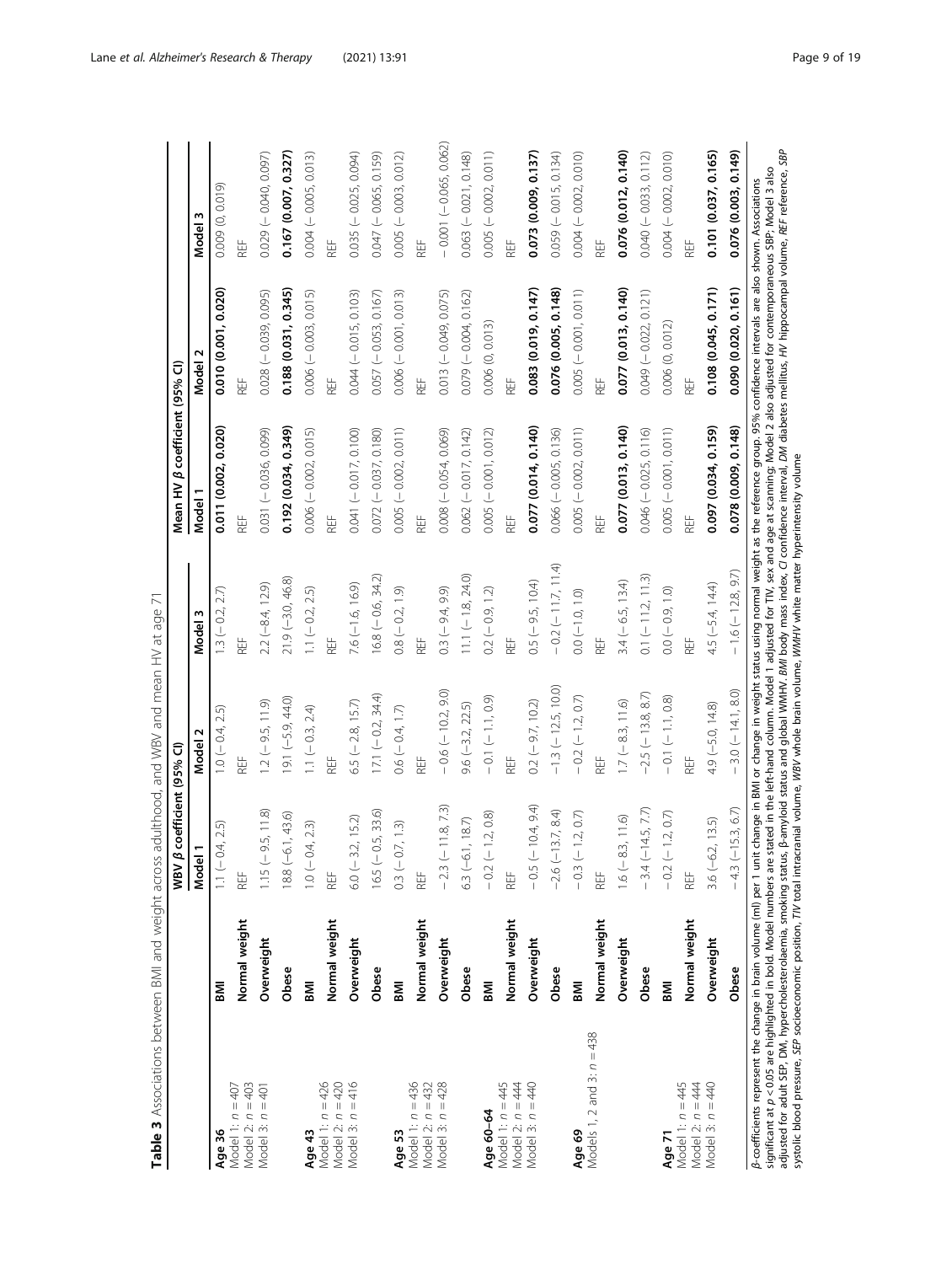| ľ                                |
|----------------------------------|
|                                  |
| Ì<br>Ì<br>)                      |
|                                  |
| ;<br>;                           |
| $\frac{1}{2}$<br>j               |
|                                  |
|                                  |
|                                  |
| י הייתומית                       |
|                                  |
| $\frac{1}{2}$                    |
|                                  |
|                                  |
|                                  |
|                                  |
| ว<br>ว<br>ว                      |
| į                                |
|                                  |
| J<br>ī                           |
| ׇ֚֬                              |
|                                  |
| $\overline{\phantom{a}}$         |
| j                                |
|                                  |
|                                  |
|                                  |
| ī                                |
|                                  |
|                                  |
|                                  |
|                                  |
| í<br>į                           |
| Ò                                |
| ١                                |
| ׇ֚֬֓֡֡֡֡                         |
| آ<br>ا                           |
|                                  |
| $\frac{1}{2}$<br>١               |
| $\overline{1}$                   |
| i<br>$\overline{a}$              |
|                                  |
|                                  |
| Ξ<br>Ï                           |
|                                  |
| i                                |
|                                  |
| j                                |
| $\frac{1}{3}$                    |
|                                  |
| $\frac{1}{2}$                    |
|                                  |
| j                                |
| j<br>j                           |
| J                                |
| j<br>í                           |
| ì                                |
|                                  |
|                                  |
|                                  |
| Table 4 $\sim$<br>$\overline{a}$ |

<span id="page-9-0"></span>

|                                                                                                                                                                        | Relative change in WMHV (95% | $\widehat{\mathtt{c}}$ | <b>β-amyloid adjusted OR (95% CI)</b> |                   | WBV $\beta$ coefficient (95% CI) |                    | Mean HV $\beta$ coefficient (95% CI) |                         |
|------------------------------------------------------------------------------------------------------------------------------------------------------------------------|------------------------------|------------------------|---------------------------------------|-------------------|----------------------------------|--------------------|--------------------------------------|-------------------------|
|                                                                                                                                                                        | Model 1(c)                   | Model 2(c)             | Model 1(c)                            | Model 2(c)        | Model 1(c)                       | Model 2(c)         | Model 1(c)                           | Model 2(c)              |
| Model 1: n = 391<br>Model 2: n = 386<br>Amyloid:<br>Model 1: n = 383<br>Model 2: n = 378<br>Model 1: n = 394<br>Model 2: n = 387<br>WBV/HV:<br>36-43 years<br>WMHV:    | 1.08 (0.96, 1.21)            | 1.06 (0.94, 1.19)      | 1.08 (0.83, 1.41)                     | 1.09(0.83, 1.42)  | $0.9$ (-3.6, 5.5)                | $1.9 (-2.8, 6.5)$  | $-0.006(-0.035, 0.023)$              | $-0.010(-0.039, 0.020)$ |
| Model 1: n = 383<br>Model 2: n = 379<br>Model 1: $n = 394$<br>Model 1: n = 391<br>Model 2: n = 387<br>Amyloid:<br>Model 2: n = 387<br>WBV/HV:<br>43-53 years<br>WMHV:  | 1.02 (0.91, 1.14)            | 0.99 (0.89, 1.11)      | 0.95(0.74, 1.21)                      | 0.95(0.73, 1.25)  | $-3.9(-8.3, 0.5)$                | $-1.5(-6.1, 3.0)$  | $-0.006(-0.033, 0.022)$              | $0 (-0.029, 0.029)$     |
| Model 1: n = 391<br>Model 2: n = 390<br>Amyloid:<br>Model 1: n = 383<br>Model 2: n = 382<br>Model 1: n = 394<br>Model 2: n = 391<br>WBV/HV:<br>53-60/64 years<br>WMHV: | 1.06 (0.95, 1.18)            | 1.04 (0.93, 1.15)      | 0.85 (0.65, 1.11)                     | 0.87 (0.66, 1.16) | $-4.2(-8.8, 0.4)$                | $-4.2 (-8.7, 0.4)$ | $0.009 (-0.020, 0.038)$              | $0.010 (-0.019, 0.039)$ |
| Models 1 and 2: $n = 383$<br>Models 1 and 2: $n = 391$<br>Model 1: n = 394<br>Model 2: n = 392<br>WBV/HV:<br>60/64–69 years<br>WMHV:<br>Amyloid:                       | 1.01(0.91, 1.13)             | 0.99 (0.89, 1.11)      | 0.92(0.71, 1.19)                      | 0.93 (0.72, 1.20) | $-2.4(-6.8, 2.0)$                | $-2.4(-6.9, 2.1)$  | $-0.004$ ( $-0.032, 0.024$ )         | $-0.006(-0.034, 0.023)$ |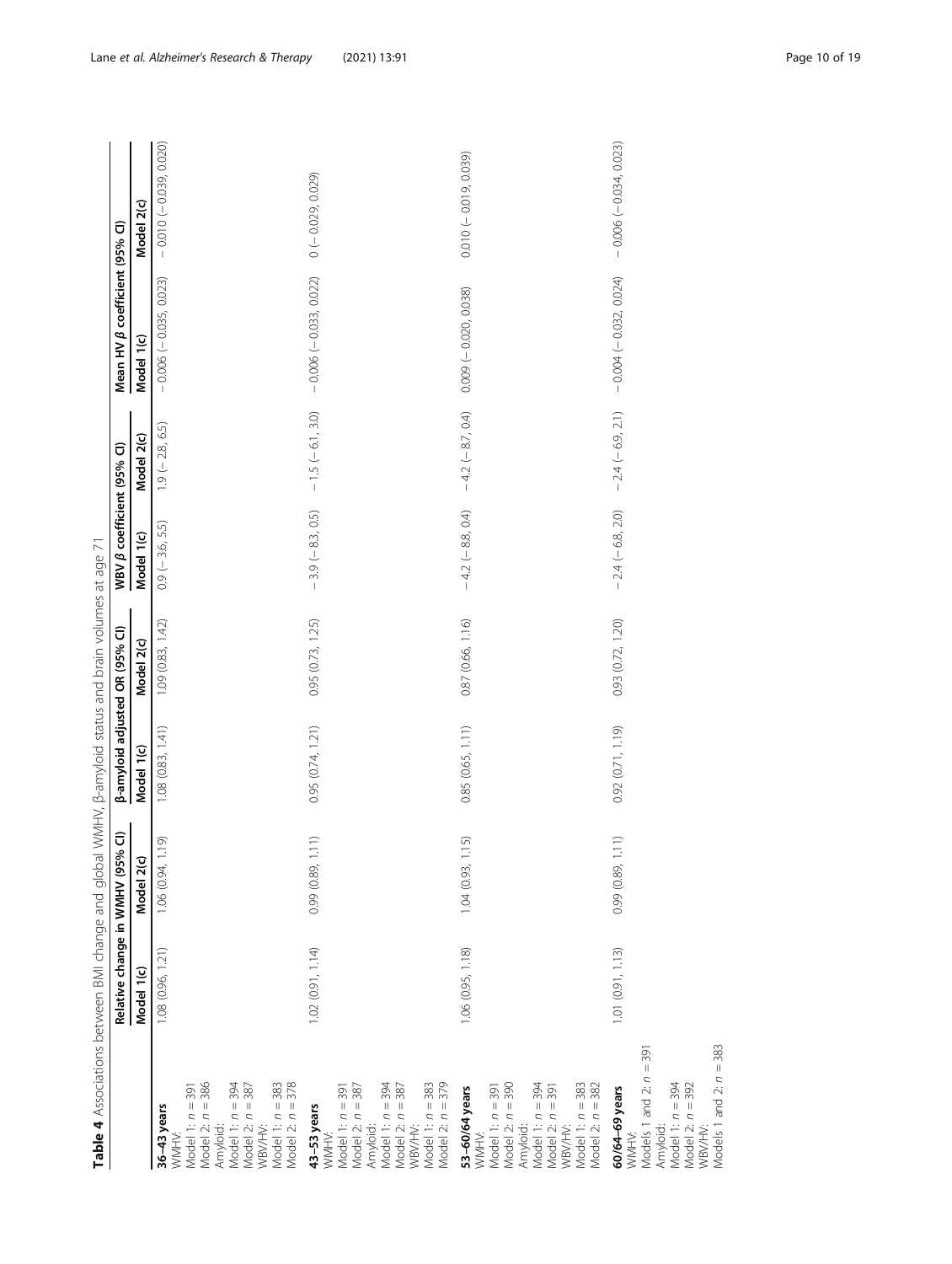|                    |                  | Relative change in WMHV (95% CI)                                                                                                                                                                                      | <b>B-amyloid adjusted OR (95% CI)</b> |                                                        | WBV B coefficient (95% CI) |            | Mean HV ß coefficient (95% CI)                                                                                                                                                                                                                                                                                                                                                                                                 |                         |
|--------------------|------------------|-----------------------------------------------------------------------------------------------------------------------------------------------------------------------------------------------------------------------|---------------------------------------|--------------------------------------------------------|----------------------------|------------|--------------------------------------------------------------------------------------------------------------------------------------------------------------------------------------------------------------------------------------------------------------------------------------------------------------------------------------------------------------------------------------------------------------------------------|-------------------------|
|                    | Model 1(c)       | Model 2(c)                                                                                                                                                                                                            | Model 1(c)                            | Model 2(c)                                             | Model 1(c)                 | Model 2(c) | Model 1(c)                                                                                                                                                                                                                                                                                                                                                                                                                     | Model 2(c)              |
| $69-71$ years      | 1.01(0.91, 1.11) | 1.00(0.90, 1.11)                                                                                                                                                                                                      |                                       | $0.75(0.57, 0.97)$ $0.69(0.52, 0.92)$ $0.1(+4.5, 4.6)$ |                            |            | $-0.2(-4.7, 4.3)$ 0.002 ( $-0.026, 0.031$ )                                                                                                                                                                                                                                                                                                                                                                                    | $0.002 (-0.027, 0.030)$ |
| NNHV:<br>NNHV:     |                  |                                                                                                                                                                                                                       |                                       |                                                        |                            |            |                                                                                                                                                                                                                                                                                                                                                                                                                                |                         |
| Model 1: $n = 391$ |                  |                                                                                                                                                                                                                       |                                       |                                                        |                            |            |                                                                                                                                                                                                                                                                                                                                                                                                                                |                         |
| Model $2: n = 390$ |                  |                                                                                                                                                                                                                       |                                       |                                                        |                            |            |                                                                                                                                                                                                                                                                                                                                                                                                                                |                         |
| Amyloid:           |                  |                                                                                                                                                                                                                       |                                       |                                                        |                            |            |                                                                                                                                                                                                                                                                                                                                                                                                                                |                         |
| Model 1: $n = 394$ |                  |                                                                                                                                                                                                                       |                                       |                                                        |                            |            |                                                                                                                                                                                                                                                                                                                                                                                                                                |                         |
| Model $2: n = 391$ |                  |                                                                                                                                                                                                                       |                                       |                                                        |                            |            |                                                                                                                                                                                                                                                                                                                                                                                                                                |                         |
| <b>MBV/HV:</b>     |                  |                                                                                                                                                                                                                       |                                       |                                                        |                            |            |                                                                                                                                                                                                                                                                                                                                                                                                                                |                         |
| Model 1: $n = 383$ |                  |                                                                                                                                                                                                                       |                                       |                                                        |                            |            |                                                                                                                                                                                                                                                                                                                                                                                                                                |                         |
| Model $2: n = 382$ |                  |                                                                                                                                                                                                                       |                                       |                                                        |                            |            |                                                                                                                                                                                                                                                                                                                                                                                                                                |                         |
|                    |                  |                                                                                                                                                                                                                       |                                       |                                                        |                            |            | expected BMI change from logistic regression models. Brain volume β coefficients represent the change in brain volume (ml) per 1 SD increase in the expected BMI change from linear regression models. Associations<br>WMHV coefficients represent the relative change in mean WMHV per 1 SD increase in the expected BMI change across each time-interval using GLM. Adjusted amyloid ORs are quoted per 1 SD increase in the |                         |
|                    |                  | significant at p<0.05 are highlighted in bold. All model 1(c) analyses include all change variables in a single model and adjust for sex (β-amyloid analyses), TIV and scanning age (WMHV and brain volume analyses). |                                       |                                                        |                            |            |                                                                                                                                                                                                                                                                                                                                                                                                                                |                         |

Model 2(c) analyses examine each change variable separately and also adjust for contemporaneous SBP, DM, hypercholesterolaemia, adult SEP, smoking (WMHV models) and also β-amyloid status and global WMHV (brain volume analyses). β-amyloid model 2(c) analyses account for sex, contemporaneous SBP and APOE-ε4 status. BMI body mass index, CI confidence interval, DM diabetes mellitus, GLM generalised linear model, HV hippocampal volume, OR odds ratio, SBP systolic blood pressure, SD standard deviation, SEP socioeconomic position, TIV total intracranial volume, WBV whole brain volume, WMHV white matter hyperintensity volume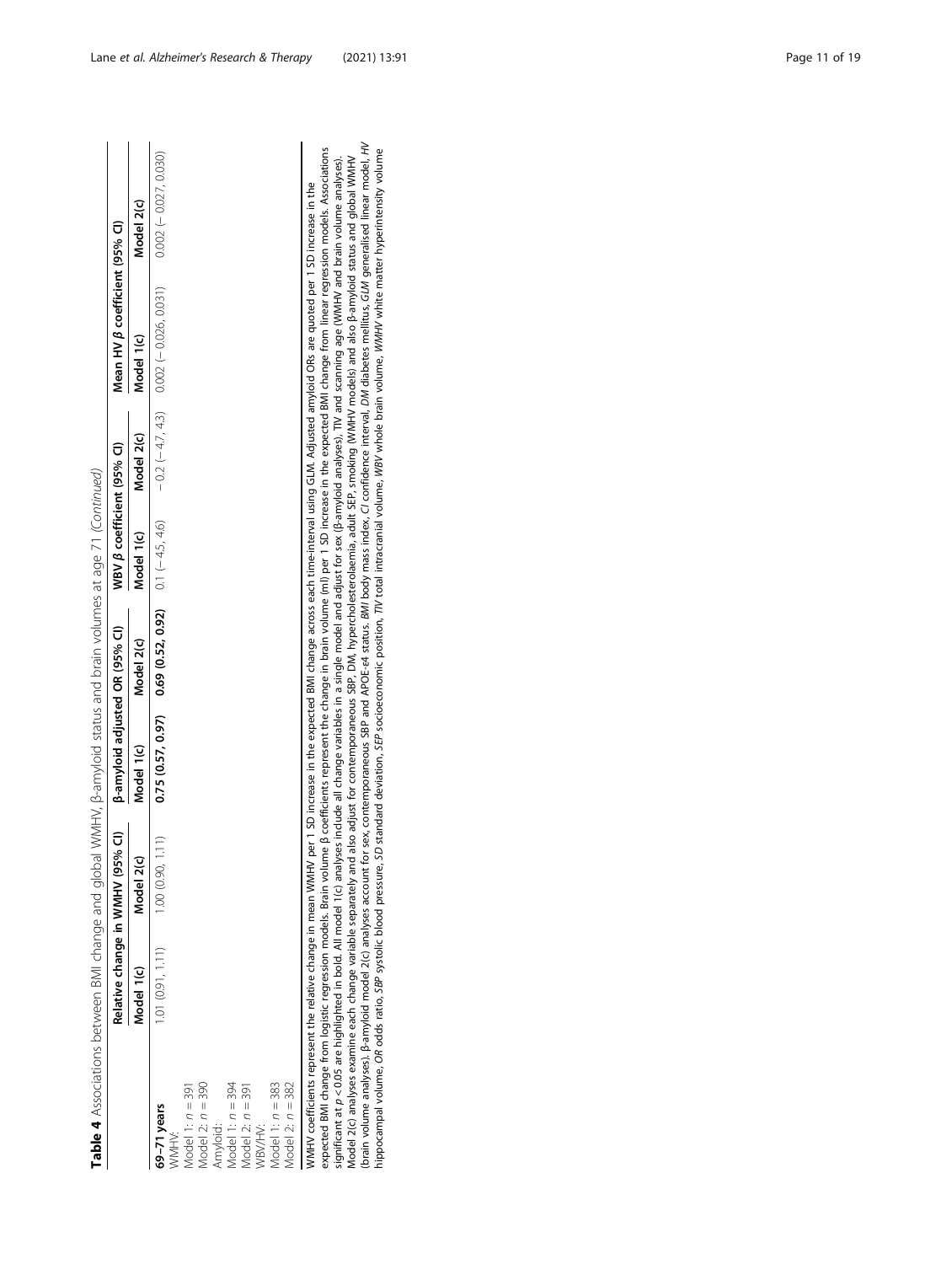years onwards (data not shown). BMI changes were not associated with mean HV (Table [4](#page-9-0)).

In single time-point (continuous and categorical) and change analyses, there was no clear evidence of sex interactions for WMHV, WBV or amyloid analyses (all sex interactions  $p > 0.05$ ). In hippocampal analyses, there was a suggestion of a sex interaction in continuous BMI analyses at age 69 ( $p = 0.038$ ) with a similar, albeit borderline, interaction at age 71 years ( $p = 0.055$ ), suggesting that higher BMI was associated with larger HV in women, but not men (age 69: women: coefficient 0.009 ml per kg/m<sup>2</sup>, 95% CI 0.001, 0.016,  $p = 0.027$ ; men: − 0.005 ml per kg/m<sup>2</sup>, 95% CI -0.015, 0.005, p = 0.36; age 71: women: 0.009 ml per kg/m<sup>2</sup>, 95% CI 0.001, 0.017,  $p = 0.028$ ; men:  $-0.003$  ml per kg/m<sup>2</sup>, 95% CI -0.013, 0.006,  $p = 0.50$ ); there was however no evidence of a similar interaction in the categorical analyses (all interaction  $p$  values  $> 0.09$ ).

Removing underweight individuals did not alter categorical weight analysis results.

There were no associations between AC and AC change at any age and WMHV, amyloid status or mean HV. Coefficients did not substantially alter between models and therefore results for model 3 only are pre-sented (Tables 5 and [6](#page-12-0)). There was no association

between AC at any time point and WBV, but increasing AC between 60–64 and 69 years was associated with smaller WBV (model 3:  $p = 0.010$ , Table [6\)](#page-12-0). In the amyloid analyses, there was no evidence of an APOE-ε4 interaction (all interaction  $p$  values  $> 0.20$ ). There was no evidence of sex interactions in AC analyses (all interaction  $p$  values  $> 0.08$ ).

There was no evidence that duration of obesity was associated with imaging outcome measures (WMHV exponentiated coefficient 0.98, 95% CI 0.92, 1.05; adjusted β-amyloid odds ratio 0.96, 95% CI 0.81, 1.13; WBV β coefficient 0.3, 95% CI – 2.5, 3.0; mean HV β coefficient 0.008, 95% CI − 0.009, 0.026).

With respect to included vascular covariates in fully-adjusted models, using the continuous BMI analysis at age 71 years as a representative model: contemporaneous SBP was associated with larger WMHV (exponentiated coefficient 1.01, 95% CI 1.002, 1.01,  $p = 0.007$ , being diabetic was associated with smaller WBV ( $\beta$  coefficient − 18.8, 95% CI − 32.2, − 5.3,  $p = 0.006$ ) and ex-smokers had significantly smaller HV compared with non-smokers ( $\beta$  coefficient − 0.07, 95% CI − 0.12, − 0.009, p = 0.024). Cholesterol status was not associated with any imaging measure  $(p > 0.61,$  all models).

Table 5 Associations between abdominal circumference across adulthood, and global WMHV, β-amyloid status and brain volumes at age 71

|                                                                                                      | Relative change in<br><b>WMHV (95% CI)</b> | β-amyloid adjusted<br>OR (95% CI) | WBV $\beta$ coefficient<br>(95% CI) | Mean HV $\beta$ coefficient<br>(95% CI) |
|------------------------------------------------------------------------------------------------------|--------------------------------------------|-----------------------------------|-------------------------------------|-----------------------------------------|
|                                                                                                      | Model 3                                    | Model 3                           | Model 3                             | Model 3                                 |
| 36 years<br>WMHV: Model 3: $n = 409$<br>Amyloid: Model 3: $n = 412$<br>WBV/HV: Model 3: $n = 401$    | 0.91(0.81, 1.02)                           | $1.08$ (0.80, 1.47)               | $4.0$ ( $-1.0$ , $9.1$ )            | $0.018 (-0.014, 0.051)$                 |
| 43 years<br>WMHV: Model 3: $n = 425$<br>Amyloid: Model 3: $n = 431$<br>WBV/HV: Model 3: $n = 417$    | 0.95(0.84, 1.06)                           | $0.91$ $(0.66, 1.25)$             | $2.5$ ( $-2.7, 7.7$ )               | $0.011 (-0.022, 0.044)$                 |
| 53 years<br>WMHV: Model 3: $n = 437$<br>Amyloid: Model 3: $n = 442$<br>WBV/HV: Model 3: $n = 429$    | 0.93(0.84, 1.03)                           | $0.88$ $(0.67, 1.15)$             | $1.5$ ( $-2.8$ , 5.9)               | $0.003$ (- 0.026, 0.032)                |
| 60/64 years<br>WMHV: Model 3: $n = 448$<br>Amyloid: Model 3: $n = 454$<br>WBV/HV: Model 3: $n = 440$ | 0.95(0.87, 1.05)                           | $0.80$ $(0.62, 1.03)$             | $0.0$ ( $-4.0$ , 4.0)               | $0.007$ (- 0.019, 0.033)                |
| 69 years<br>WMHV: Model 3: $n = 447$<br>Amyloid: Model 3: $n = 449$<br>WBV/HV: Model 3: $n = 439$    | $0.97$ $(0.88, 1.06)$                      | $0.83$ $(0.65, 1.05)$             | $-1.8$ ( $-5.5$ , 2.0)              | $0.004$ ( $-0.020$ , 0.029)             |

All coefficients or ORs quoted are per 10 cm increase in AC. Associations with WMHV were investigated using GLM, amyloid status using logistic regression and brain volumes using linear regression models. 95% confidence intervals are also shown. Associations significant at  $p < 0.05$  are highlighted in bold. Model numbers are stated in the left-hand column. Results are similar across models and therefore only results for fully-adjusted model 3 are presented. Model 3 analyses adjust for sex, TIV, scanning age, contemporaneous SBP, DM, hypercholesterolaemia, adult SEP, smoking (WMHV models) and also β-amyloid status and global WMHV (brain volume analyses). β-amyloid model 3 analyses adjust for sex, contemporaneous SBP and APOE-ε4 status. AC abdominal circumference, CI confidence interval, DM diabetes mellitus, GLM generalised linear model, SBP systolic blood pressure, SEP socioeconomic position, TIV total intracranial volume, WMHV white matter hyperintensity volume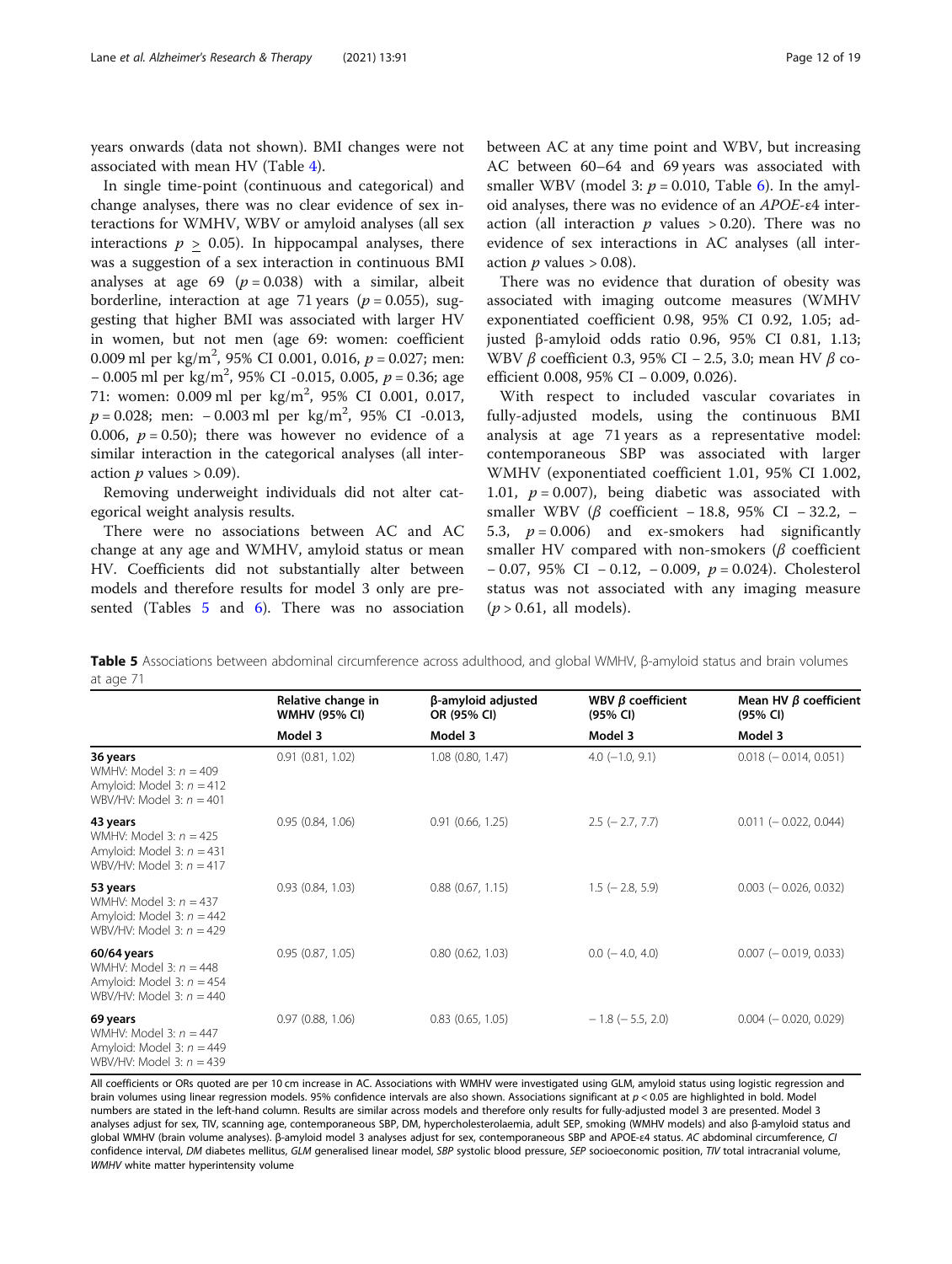<span id="page-12-0"></span>Table 6 Associations between abdominal circumference change and global WMHV, β-amyloid status and brain volumes at age 71

|                                                                                                         | Relative change in<br><b>WMHV (95% CI)</b> | β-amyloid adjusted<br>OR (95% CI) | WBV $\beta$ coefficient<br>(95% CI) | Mean HV $\beta$ coefficient<br>(95% CI) |
|---------------------------------------------------------------------------------------------------------|--------------------------------------------|-----------------------------------|-------------------------------------|-----------------------------------------|
|                                                                                                         | Model 2(c)                                 | Model 2(c)                        | Model 2(c)                          | Model 2(c)                              |
| 36-43 years<br>WMHV: Model 2: $n = 390$<br>Amyloid: Model 2: $n = 391$<br>WBV/HV: Model 2: $n = 382$    | 0.98(0.89, 1.09)                           | 0.95(0.72, 1.26)                  | $1.4$ ( $-3.2$ , 5.9)               | $0.006$ ( $-0.023$ , 0.035)             |
| 43-53 years<br>WMHV: Model 2: $n = 391$<br>Amyloid: Model 2: $n = 391$<br>WBV/HV: Model 2: $n = 383$    | $0.96$ $(0.86, 1.08)$                      | 0.89(0.67, 1.17)                  | $-1.4$ ( $-6.0, 3.3$ )              | $-0.013$ ( $-0.042$ , 0.017)            |
| 53-60/64 years<br>WMHV: Model 2: $n = 394$<br>Amyloid: Model 2: $n = 395$<br>WBV/HV: Model 2: $n = 386$ | $1.01$ $(0.90, 1.13)$                      | 0.84(0.63, 1.10)                  | $-1.7$ ( $-6.3$ , 2.9)              | $0.007$ ( $-0.022$ , 0.036)             |
| 60/64-69 years<br>WMHV: Model 2: $n = 395$<br>Amyloid: Model 2: $n = 396$<br>WBV/HV: Model 2: $n = 387$ | $1.00$ (0.89, 1.12)                        | 0.95(0.73, 1.25)                  | $-6.0$ ( $-10.5$ , $-1.5$ )         | $-0.013$ ( $-0.042$ , 0.016)            |

WMHV coefficients represent the relative change in mean WMHV per 1 SD increase in the expected AC change across each time-interval using GLM. Adjusted amyloid ORs are quoted per 1 SD increase in the expected BMI change from logistic regression models. Brain volume β coefficients represent the change in brain volume (ml) per 1 SD increase in the expected AC change from linear regression models. Associations significant at  $p < 0.05$  are highlighted in bold. Results are similar across models and therefore only results for fully-adjusted model 2(c) are presented. Model 2(c) analyses examine each change variable separately and adjust for sex, TIV, scanning age, contemporaneous SBP, DM, hypercholesterolaemia, adult SEP, smoking (WMHV models) and β-amyloid status and global WMHV (brain volume analyses). β-amyloid model 2(c) analyses examine each change variable separately and adjust for sex, contemporaneous SBP and APOE-ε4 status. AC abdominal circumference, CI confidence interval, DM diabetes mellitus, GLM generalised linear model, HV hippocampal volume, OR odds ratio, SBP systolic blood pressure, SD standard deviation, SEP socioeconomic position, TIV total intracranial volume, WBV whole brain volume, WMHV white matter hyperintensity volume

#### **Discussion**

In this population-based cohort, all of very similar age at the time of assessments, we did not observe an association between higher or increasing adiposity, as measured using BMI, or overweight/obese status, during early adulthood, midlife and early late life, and WMHV (a marker of cerebral SVD) or whole brain volume at age 71 years. Conversely, higher BMI from midlife was associated with decreased likelihood of being β-amyloid positive, and having larger mean hippocampal volume. Declining BMI in the year prior to scanning was particularly associated with increased likelihood of β-amyloid positivity. There was no evidence that cumulative exposure to obesity was associated with brain structure and pathology in early late life. Additional post hoc analysis identified no significant association between cognitive function (PACC) at age 69 and BMI at ages 60, 69 or 71.

Possible mechanisms by which obesity has been suggested to influence cerebrovascular disease include via its relationship with other vascular risk factors such as hypertension, insulin resistance and hyperlipidaemia [[11\]](#page-17-0). However, adjustment for vascular risk factors cannot explain the lack of association in our analysis because we did not see an association between increased adiposity (using both BMI and also AC: a measure of central adiposity, thought to be a better marker of more metabolically active visceral fat) and higher burdens of WMH in either adjusted or unadjusted analyses. Previous population-based studies investigating the

relationship between elevated adiposity and cerebral SVD have not, in general, reported significant associations. Neither the AGES-Reykjavic study [[27\]](#page-17-0), Framingham cohort  $[28]$  $[28]$  nor the ARIC study  $[29]$  $[29]$  found an association between adiposity in midlife and subsequent WMHV. A further cross-sectional study in the Framingham cohort failed to find an association between WMH and obesity using visceral and subcutaneous fat mea-sured by CT [\[30\]](#page-17-0). In contrast, the CAIDE study reported an association between both midlife and late-life obesity and late-life WMH, even accounting for other vascular risk factors. The risk however was mitigated in those who lost weight by late life  $[31]$  $[31]$ , which may suggest the midlife association was driven by the tendency for BMI to track over time, and risk accumulation may be critical. We however did not find evidence to support this theory.

Overweight, but not obese, individuals, at age 53 were less likely to be β-amyloid positive at age 71 years, but there was no relationship between midlife continuous measures of adiposity (BMI/AC) and subsequent βamyloid status, and therefore this finding should be treated with caution. Being obese in midlife was not adversely associated with β-amyloid status at age 71 years, which is in contrast to findings reported by the ARIC study [[32](#page-17-0)]. This might be a consequence of the older population investigated in ARIC, and a higher prevalence of obesity in midlife (25.8%), compared with 17.8% in the 1946 cohort at age 53 years. The Mayo Clinic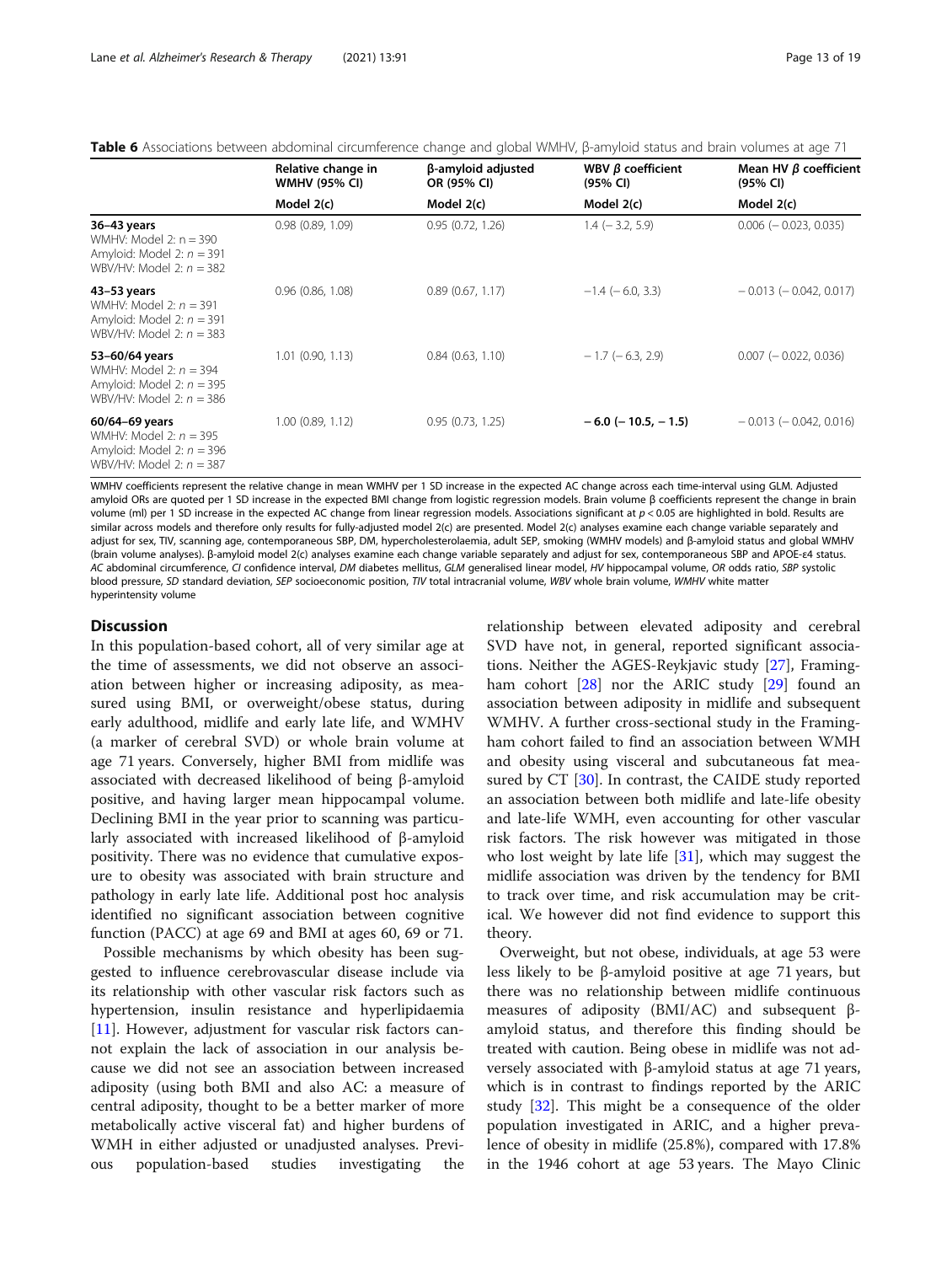Study of Aging however failed to observe an association between midlife obesity and later-life β-amyloid status, despite having a higher proportion of midlife obesity (33%) [[33\]](#page-17-0).

In early late life (ages 69 and 71 years), there was a trend towards lower BMI being associated with a greater likelihood of being β-amyloid positive; in keeping with this, those individuals who had a decelerating/declining BMI trajectory in the  $1-2$  years prior to imaging were more likely to be β-amyloid positive. It is well reported that BMI declines in the years prior to clinically manifest dementia, both all-cause, and clinically diagnosed AD dementia [[34](#page-17-0), [35](#page-17-0)], the so-called obesity paradox, thought to reflect reverse causality  $[8-10]$  $[8-10]$  $[8-10]$  $[8-10]$  $[8-10]$ . In preclinical AD, an inverse relationship between BMI and β-amyloid burden has been reported in ADNI subjects, although they did not observe a change in BMI longitudinally between βamyloid positive and negative individuals [\[36](#page-17-0)]. Our approach, which assesses how an individual's trajectory has changed compared with what would be expected based on the previous trajectory, is likely to be more sensitive to early changes in slope rather than assessing absolute value change. The Harvard Aging Brain study also reported an inverse relationship between BMI and βamyloid burden, but, unlike in our study, only in APOEε4 allele carriers [\[37\]](#page-17-0).

Possible mechanisms linking changes in body composition with AD pathology include β-amyloid adversely influencing hypothalamic satiety mechanisms. Corticolimbic structures are involved in modulating hypothalamic control of food intake, including the orbitofrontal cortex and the cingulate cortex [[38](#page-17-0)], both areas affected by early β-amyloid deposition [\[39\]](#page-17-0). β-amyloid pathology within the hypothalamus may also disrupt leptin (an appetite-regulating adipokine)-mediated metabolic control [\[40\]](#page-17-0). Neuropsychiatric changes such as depression may precede cognitive symptoms in the preclinical phase [[41\]](#page-17-0) influencing dietary behaviour, although including a measure of affective symptoms in the analysis did not influence the relationship, arguing against this possibility. Alternatively, physical frailty, a phenomenon in older age which includes reduced gait speed and reduction in BMI, and β-amyloid accumulation, may share a common underlying pathophysiological mechanism, such as inflammation [[42](#page-18-0)].

We found no associations between BMI, BMI change or overweight/obese status across adulthood and laterlife whole brain volume. However, increasing central adiposity, from age 60/64 to 69 years was associated with smaller WBV, although this did not reach significance in the single time-point analyses. The lack of a similar finding in BMI work may be because central adiposity is a better marker of visceral adiposity, which is more metabolically active than subcutaneous fat. Obesity is

associated with increased production of proinflammatory cytokines, such as IL-6 and TNFα, which are associated with cognitive decline [\[43](#page-18-0)]. However, a similar association was not observed when examining relationships with mean hippocampal volume meaning this finding should be treated with caution.

However, from late midlife, being overweight, and latterly, obese, was positively associated with mean hippocampal volume at age 71 years, with a similar trend in the continuous BMI analyses, even accounting for head size. These associations were independent of β-amyloid pathology and WMHV, and a sensitivity analysis which excluded individuals with MCI did not reduce this association. Furthermore, reverse causality is unlikely to entirely account for the association since it extended back  $\sim$  8 years prior to scanning in a dementia-free cohort. Interestingly, this is consistent with a previous finding from the NSHD that individuals with weight gain at age 53 years had better memory function at that age  $[44]$  $[44]$ . It is possible that the association, to a degree, represents a selective protective effect of increased adiposity on hippocampal volume, which would explain the discrepancy with WBV findings. Leptin, produced by adipose tissue, has been shown to have an acute neurotrophic and neuroprotective effect on the hippocampus [\[45](#page-18-0)]. However, although circulating leptin levels are higher in obesity, CSF levels have been shown to be reduced, suggestive of a central resistance  $[46]$  $[46]$ , and would argue against this hypothesis, and a similar relationship was not observed in the central adiposity analyses. This observation requires further investigation in longitudinal imaging work.

Several large population-based studies have investigated the relationship between midlife adiposity and brain volume with inconsistent findings. The Framingham Offspring Cohort found an inverse cross-sectional relationship between measures of adiposity, particularly visceral fat, and total brain volume in midlife, and larger temporal horn volume (THV) (a proxy marker of hippocampal volume) with greater waist:hip ratio (WHR), accounting for vascular risk factors. Longitudinally they found an inverse relationship between midlife WHR, but not BMI, and longitudinal global brain loss but no relationship with THV [\[28](#page-17-0)]. More recently, the AGES-Reykjavik study found no association between midlife higher adiposity and late-life total brain volume [\[27](#page-17-0)]. Cross-sectional studies in late life have also reported a negative relationship between higher BMI and global brain volume [[47\]](#page-18-0). None to our knowledge has reported positive associations between BMI and brain volumes. Our findings might reflect a survival bias in this study, whereby overweight/obese individuals who were susceptible to the negative impact of obesity on neuronal health have been lost to follow up.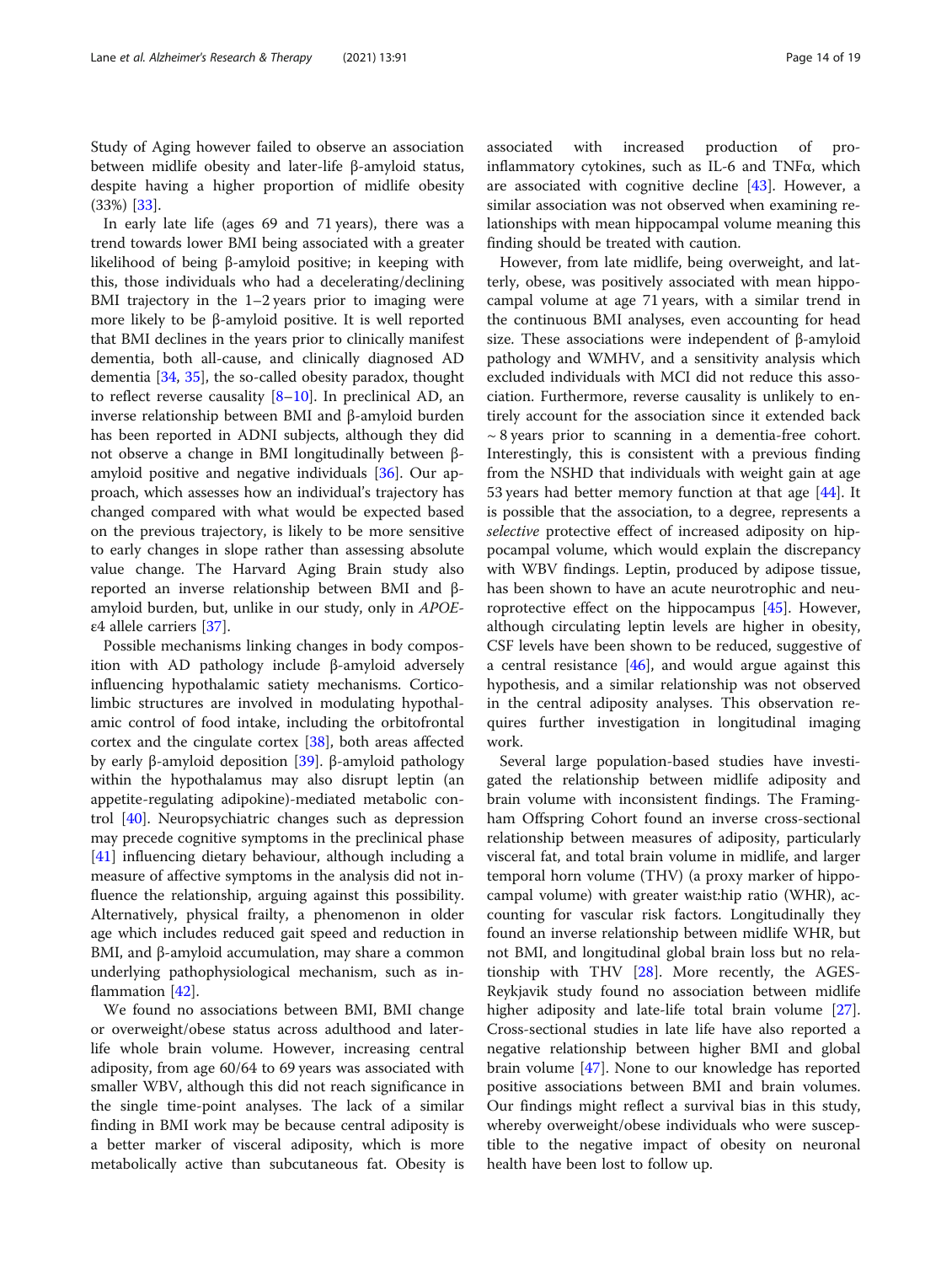<span id="page-14-0"></span>A relationship between obesity, particularly in midlife and late-life dementia risk, has been reported across several population studies, although this is not consistently the case  $[8]$  $[8]$ . A large population-based study in the UK reported an inverse association between midlife obesity and late-life dementia risk, and a corresponding positive association with midlife underweight status [[48\]](#page-18-0), which is more consistent with our findings. There is limited literature on adiposity trajectories and their association with dementia risk. The Honolulu-Asia Aging study (HAAS) failed to find a relationship between BMI trajectories in men and late-life all-cause dementia, but greater BMI increases were seen in individuals who developed clinically-diagnosed vascular dementia, even accounting for other vascular risk factors [[49\]](#page-18-0). In contrast, a study in Swedish women found slower BMI increases from 38 to 70 years in those who went on to develop dementia [[50](#page-18-0)]. Discrepancies between studies may arise due to population differences (including sex, age at baseline and study duration) and methodological differences (including approaches to measuring adiposity and number/timing of measurements collected).

This study has several strengths, including the multiple time-points at which adiposity metrics have been measured, the very similar age of participants, who are broadly representative of people born in mainland Britain in 1946, and use of a single scanner.

#### Limitations

Limitations include the possibility of survival bias, and loss of individuals with pre-existent significant cognitive symptoms, which may mask possible associations between obesity and cerebral pathology. There are limitations inherent to any birth cohort. Whilst participants are broadly representative of the population born in mainland Britain in 1946, Insight 46 is a cohort consisting of exclusively white British participants, which might reduce generalisability to non-white populations. Moreover, having all been born in the same week, participants went through childhood, adolescence and midlife at the same time and are likely to have been exposed to the similar environmental and societal factors, and prior to current guidance and advice regarding weight, diet, and exercise. These factors are likely to differ from those of individuals born at other times. Individuals in Insight 46 tended to have lower BMI and AC than those in the larger NSHD cohort, although absolute differences were small. We have previously demonstrated that Insight 46 participants are healthier with lower rates of overweight/ obesity at age 69 years than in the larger NSHD cohort, and, consistent with these findings, obese individuals were less likely to tolerate scanning [\[15](#page-17-0)] reducing the ability to detect true associations. Rates of dementia at this age are very low  $-3/471$  individuals in this study were diagnosed with dementia and excluded (Figure e1), and we do not think these are likely to have affected our results. There are few underweight individuals, limiting the power to detect potential U-shaped relationships between adiposity and late life cerebral pathology. Obesity may have a detrimental impact on other markers, such as lacunes (noting their relatively low prevalence in our cohort  $\sim$  7%), which we did not investigate. Imaging was only available at a single time-point, and therefore it was not possible to determine the influence of adiposity on longitudinal imaging changes: this will be addressed in future work. Furthermore, because this cohort is largely cognitively normal, we cannot directly investigate associations with dementia prevalence at the present time.

In conclusion, we did not find consistent associations to explain the reported relationship between obesity, particularly in midlife, and late-life dementia risk, using WMHV, β-amyloid status and brain volumes as indicators of brain health. Indeed, being overweight or obese in later midlife and early late life was associated with larger hippocampal volumes, and declining BMI in the 1– 2 years prior to scanning was associated with increased risk of β-amyloid positivity, which may reflect the influence of neurodegeneration on body composition. Our findings do not support interventions to tackle obesity as an effective approach towards improving later-life cerebral health, although these remain important for improving other health outcomes including cardiovascular and cancer risk. Declining BMI in later life may be a marker of preclinical AD.

#### Supplementary Information

The online version contains supplementary material available at [https://doi.](https://doi.org/10.1186/s13195-021-00830-7) [org/10.1186/s13195-021-00830-7.](https://doi.org/10.1186/s13195-021-00830-7)

#### Additional file 1.

#### Acknowledgements

We are very grateful to those study members who helped in the design of the study through focus groups, and to the participants both for their contributions to Insight 46 and for their commitments to research over the last seven decades. We are grateful to the radiographers and nuclear medicine department at the UCL Institute of Nuclear Medicine, and to the staff at the Leonard Wolfson Experimental Neurology Centre at UCL. We are particularly indebted to the support of the late Dr. Chris Clark of Avid Radiopharmaceuticals who championed this study from its outset.

#### Authors' contributions

| Name                            | l ocation                                                                                                               | <b>Role</b> | Contribution                                                                                                                                                                                  |
|---------------------------------|-------------------------------------------------------------------------------------------------------------------------|-------------|-----------------------------------------------------------------------------------------------------------------------------------------------------------------------------------------------|
| Christopher<br>A Lane MD<br>PhD | Dementia Research<br>Centre, UCL Queen<br>Square Institute of<br>Neurology, University<br>College London, London,<br>UK |             | Author Design and<br>conceptualised study;<br>major role in the<br>acquisition of data;<br>analysed the data;<br>interpreted the data;<br>drafted the manuscript for<br>intellectual content; |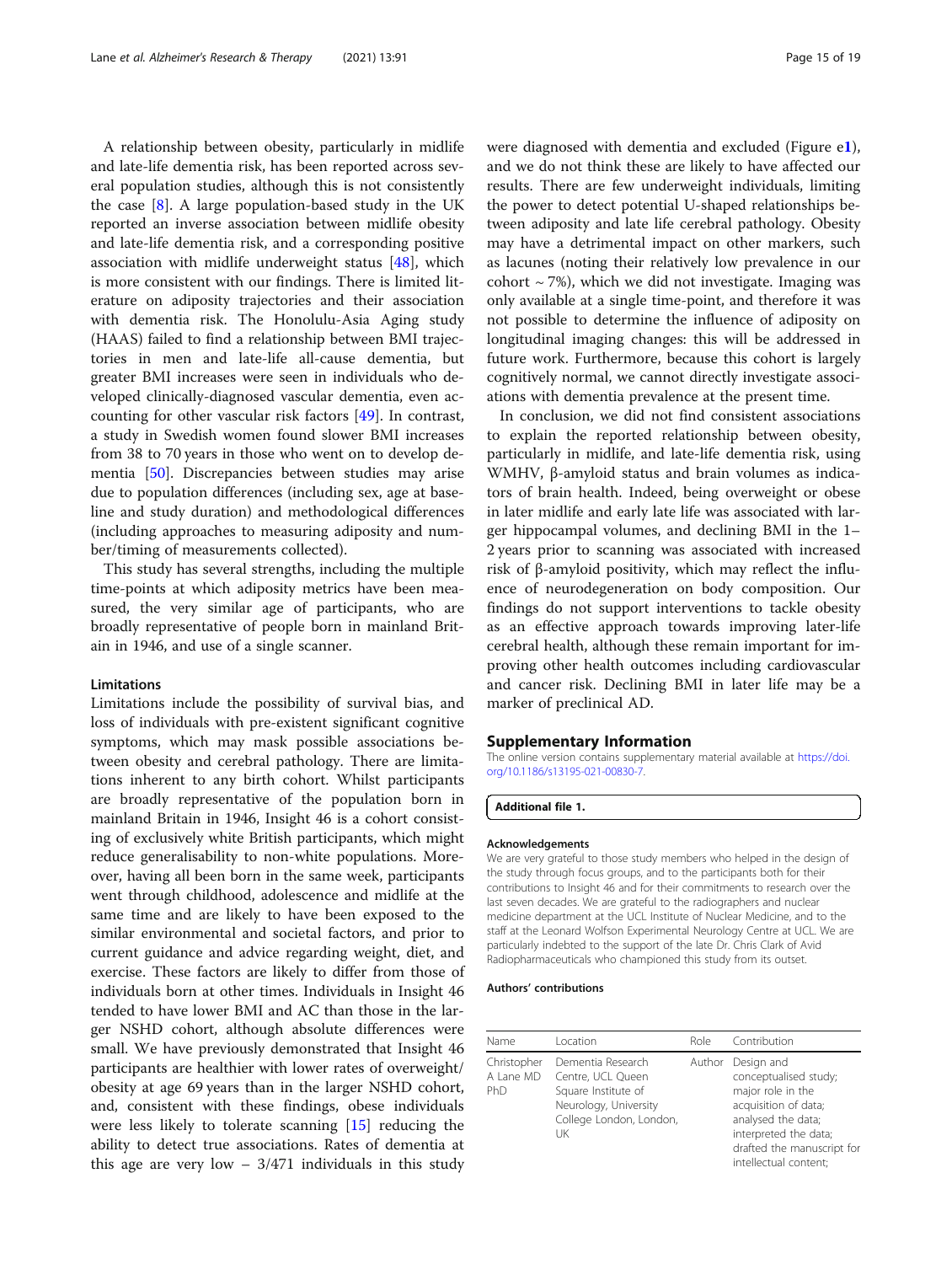# (Continued)

| (Continued)                   |                                                                                                                                                                                                                                                            |      | (Continued)                                                                                                                                                                       |                                   |                                                                                                                                                                                                                                   |      |                                                                                                                                    |
|-------------------------------|------------------------------------------------------------------------------------------------------------------------------------------------------------------------------------------------------------------------------------------------------------|------|-----------------------------------------------------------------------------------------------------------------------------------------------------------------------------------|-----------------------------------|-----------------------------------------------------------------------------------------------------------------------------------------------------------------------------------------------------------------------------------|------|------------------------------------------------------------------------------------------------------------------------------------|
| Name                          | Location                                                                                                                                                                                                                                                   | Role | Contribution                                                                                                                                                                      | Name                              | Location                                                                                                                                                                                                                          | Role | Contribution                                                                                                                       |
|                               |                                                                                                                                                                                                                                                            |      | revised the manuscript for<br>intellectual content                                                                                                                                |                                   |                                                                                                                                                                                                                                   |      | revised the manuscript for<br>intellectual content                                                                                 |
| Josephine<br>Barnes PhD       | Dementia Research<br>Centre, UCL Queen<br>Square Institute of<br>Neurology, University<br>College London, London,<br>UK                                                                                                                                    |      | Author Design and<br>conceptualised study;<br>supervised the study;<br>interpreted the data;<br>drafted the manuscript for<br>intellectual content;<br>revised the manuscript for | Ashvini<br>Keshavan<br><b>MD</b>  | Dementia Research<br>Centre, UCL Queen<br>Square Institute of<br>Neurology, University<br>College London, London,<br>UK                                                                                                           |      | Author Major role in the<br>acquisition of data;<br>revised the manuscript for<br>intellectual content                             |
| Jennifer M<br>Nicholas<br>PhD | Dementia Research<br>Centre, UCL Queen<br>Square Institute of<br>Neurology, University<br>College London, London,<br>UK; Department of<br>Medical Statistics, London<br>School of Hygiene and<br>Tropical Medicine,<br>University of London,<br>London, UK |      | intellectual content<br>Author Analysed the data;<br>interpreted the data;<br>revised the manuscript for<br>intellectual content                                                  | Sarah<br>Buchanan<br><b>MD</b>    | Dementia Research<br>Centre, UCL Queen<br>Square Institute of<br>Neurology, University<br>College London, London,<br>UK                                                                                                           |      | Author Major role in the<br>acquisition of data;<br>revised the manuscript for<br>intellectual content                             |
|                               |                                                                                                                                                                                                                                                            |      |                                                                                                                                                                                   | Sarah Keuss<br>MD                 | Dementia Research<br>Centre, UCL Queen<br>Square Institute of<br>Neurology, University<br>College London, London,<br>UK                                                                                                           |      | Author Major role in the<br>acquisition of data;<br>revised the manuscript for<br>intellectual content                             |
| John W<br>Baker PhD           | Dementia Research<br>Centre, UCL Queen<br>Square Institute of<br>Neurology, University<br>College London, London,<br><b>UK</b>                                                                                                                             |      | Author Revised the manuscript<br>for intellectual content                                                                                                                         | Heidi<br>Murray-<br>Smith MSc     | Dementia Research<br>Centre, UCL Queen<br>Square Institute of<br>Neurology, University<br>College London, London,<br>UK                                                                                                           |      | Author Major role in the<br>acquisition of data<br>(administrative support);<br>revised the manuscript for<br>intellectual content |
| Carole H<br>Sudre PhD         | Dementia Research<br>Centre, UCL Queen<br>Square Institute of<br>Neurology, University<br>College London, London,<br>UK; School of Biomedical<br>Engineering and Imaging<br>Sciences, King's College<br>London                                             |      | Author Major role in the<br>acquisition of data<br>(technical support);<br>revised the manuscript for<br>intellectual content                                                     | Andrew<br>Wong PhD                | MRC Unit for Lifelong<br>Health and Ageing at<br>UCL, London, UK                                                                                                                                                                  |      | Author Major role in the<br>acquisition of data<br>(administrative support);<br>revised the manuscript for<br>intellectual content |
|                               |                                                                                                                                                                                                                                                            |      |                                                                                                                                                                                   | Elizabeth<br>Gordon<br><b>MSc</b> | Dementia Research<br>Centre, UCL Queen<br>Square Institute of<br>Neurology, University<br>College London, London,                                                                                                                 |      | Author Major role in the<br>acquisition of data<br>(technical support);<br>revised the manuscript for<br>intellectual content      |
| David M<br>Cash PhD           | Dementia Research<br>Centre, UCL Queen<br>Square Institute of<br>Neurology, University<br>College London, London,                                                                                                                                          |      | Author Major role in the<br>acquisition of data<br>(technical support);<br>revised the manuscript for<br>intellectual content                                                     | William<br>Coath MSc              | UK<br>Dementia Research<br>Centre, UCL Queen<br>Square Institute of<br>Neurology, University<br>College London, London,<br>UK<br>Marc Modat School of Biomedical<br>Engineering and Imaging<br>Sciences, King's College<br>London |      | Author Major role in the<br>acquisition of data<br>(technical support);                                                            |
| Thomas D<br>Parker MD         | UK<br>Dementia Research<br>Centre, UCL Queen                                                                                                                                                                                                               |      | Author Major role in the<br>acquisition of data;                                                                                                                                  |                                   |                                                                                                                                                                                                                                   |      | revised the manuscript for<br>intellectual content                                                                                 |
| PhD                           | Square Institute of<br>Neurology, University<br>College London, London,<br>UK                                                                                                                                                                              |      | revised the manuscript for<br>intellectual content                                                                                                                                | PhD                               |                                                                                                                                                                                                                                   |      | Author Major role in the<br>acquisition of data<br>(technical support);<br>revised the manuscript for<br>intellectual content      |
| lan B<br>Malone<br>PhD        | Dementia Research<br>Centre, UCL Queen<br>Square Institute of<br>Neurology, University<br>College London, London,<br>UK                                                                                                                                    |      | Author Major role in the<br>acquisition of data<br>(technical support);<br>revised the manuscript for<br>intellectual content                                                     | David<br>Thomas<br>PhD            | Leonard Wolfson<br>Experimental Neurology<br>Centre, UCL Queen<br>Square Institute of<br>Neurology, University                                                                                                                    |      | Author Major role in the<br>acquisition of data<br>(technical support);<br>revised the manuscript for<br>intellectual content      |
| Kirsty Lu<br>МA               | Dementia Research<br>Centre, UCL Queen<br>Square Institute of<br>Neurology, University<br>College London, London,<br>UK                                                                                                                                    |      | Author Major role in the<br>acquisition of data;<br>revised the manuscript for<br>intellectual content                                                                            |                                   | College London, London,<br>UK; Neuroradiological<br>Academic Unit,<br>Department of Brain<br>Repair and Rehabilitation,<br>UCL Queen Square<br>Institute of Neurology,                                                            |      |                                                                                                                                    |
| Sarah-<br>Naomi<br>James PhD  | MRC Unit for Lifelong<br>Health and Ageing at<br>UCL, London, UK                                                                                                                                                                                           |      | Author Major role in the<br>acquisition of data;                                                                                                                                  |                                   | University College<br>London, London, UK                                                                                                                                                                                          |      |                                                                                                                                    |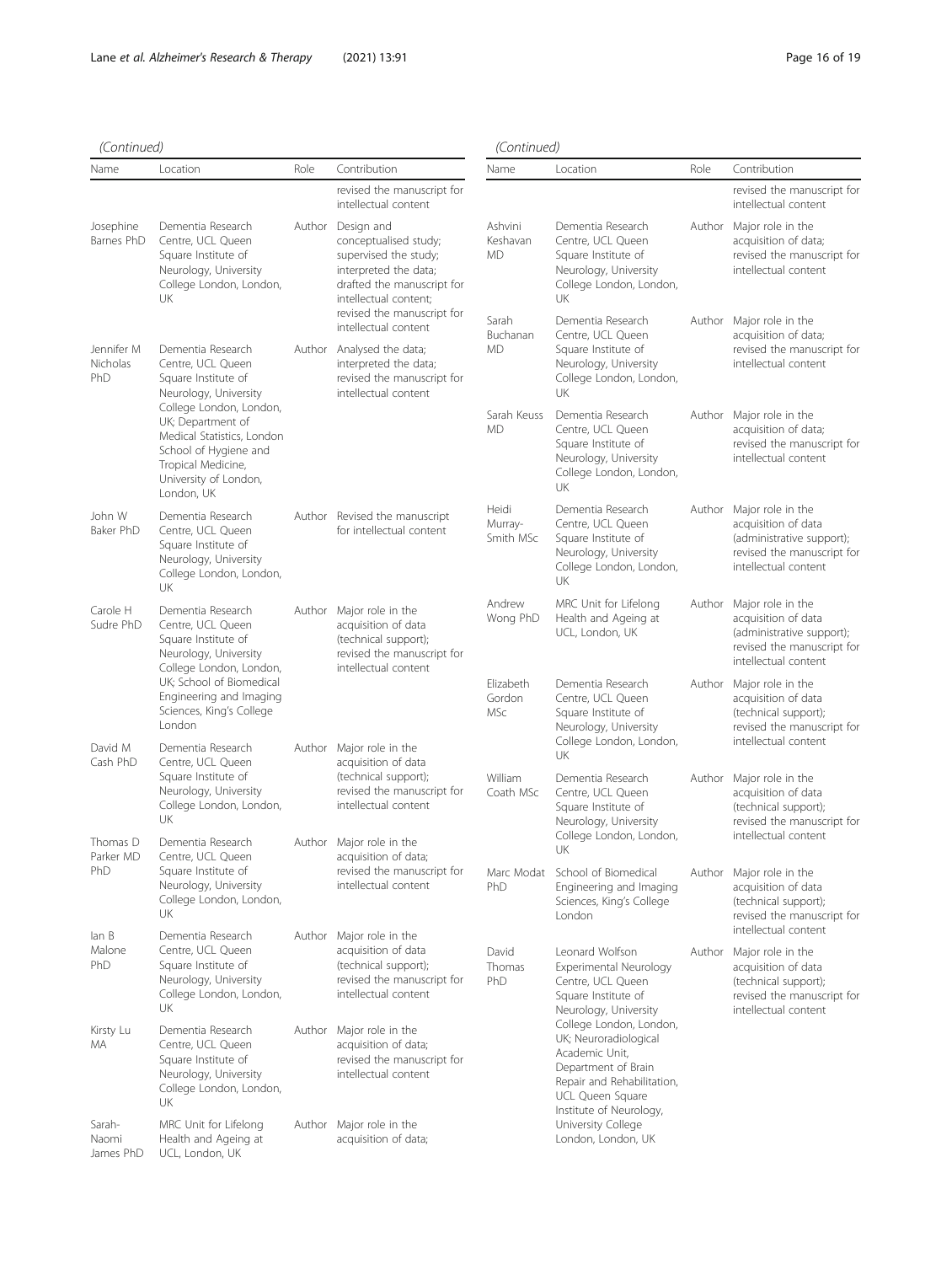<span id="page-16-0"></span>(Continued)

| Name                         | Location                                                                                                                                                                                                       | Role   | Contribution                                                                                                                                                                                                                 |
|------------------------------|----------------------------------------------------------------------------------------------------------------------------------------------------------------------------------------------------------------|--------|------------------------------------------------------------------------------------------------------------------------------------------------------------------------------------------------------------------------------|
| Rebecca<br>Hardy PhD         | MRC Unit for Lifelong<br>Health and Ageing at<br>UCL, London, UK                                                                                                                                               | Author | Interpreted the data;<br>revised the manuscript for<br>intellectual content                                                                                                                                                  |
| Marcus<br>Richards<br>PhD    | MRC Unit for Lifelong<br>Health and Ageing at<br>UCL, London, UK                                                                                                                                               | Author | Design and<br>conceptualised study;<br>supervised the study;<br>interpreted the data;<br>revised the manuscript for<br>intellectual content:<br>obtained study funding                                                       |
| Nick C Fox<br><b>FMedSci</b> | Dementia Research<br>Centre, UCL Queen<br>Square Institute of<br>Neurology, University<br>College London, London,<br>UK; UK Dementia<br>Research Institute at UCL.<br>University College<br>London, London, UK | Author | Design and<br>conceptualised study;<br>supervised the study;<br>interpreted the data;<br>revised the manuscript for<br>intellectual content:<br>obtained study funding                                                       |
| Jonathan M<br>Schott FRCP    | Dementia Research<br>Centre, UCL Queen<br>Square Institute of<br>Neurology, University<br>College London, London,<br>UK; UK Dementia<br>Research Institute at UCL.<br>University College<br>London, London, UK | Author | esign and conceptualised<br>study; supervised the<br>study; interpreted the<br>data; drafted the<br>manuscript for intellectual<br>content: revised the<br>manuscript for intellectual<br>content; obtained study<br>fundina |

Study concept and design: Lane, Barnes, Richards, Fox, Schott Acquisition, analysis, or interpretation of data: All authors Drafting of the manuscript: Lane, Barnes, Schott Critical revision of the manuscript for important intellectual content: All authors Statistical analysis: Lane, Nicholas Obtained funding: Richards, Fox, Schott Administrative, technical, or material support: Lane, Thomas, Cash, Malone, Modat, Coath, Gordon, Murray-Smith, Wong Study supervision: Barnes, Richards, Fox, Schott Guarantor: Schott The authors read and approved the final manuscript.

#### Authors' information

This section is optional. Not applicable

#### Funding

This study is principally funded by grants from Alzheimer's Research UK (ARUK-PG2014-1946, ARUK-PG2017-1946), the Medical Research Council Dementias Platform UK (CSUB19166), and the Wolfson Foundation (PR/ylr/ 18575). The genetic analyses are funded by the Brain Research Trust (UCC14191). Florbetapir amyloid tracer is kindly provided by Avid Radiopharmaceuticals (a wholly owned subsidiary of Eli Lilly), but had no role in the design and conduct of the study. The NSHD is funded by the Medical Research Council (MC\_UU\_12019/1, MC\_UU\_12019/2, MC\_UU\_12019/3).

#### Availability of data and materials

A data-sharing policy is in place: anonymised data will be shared by request from any qualified investigator [\(https://skylark.ucl.ac.uk/NSHD/doku.php\)](https://skylark.ucl.ac.uk/NSHD/doku.php).

#### **Declarations**

#### Ethics approval and consent to participate

Ethical approvals for the wider NSHD have been described [\[26\]](#page-17-0). Insight 46 was approved by the Queen Square Research Ethics Committee. All participants provided written informed consent.

#### Consent for publication

All participants provided written informed consent for publication.

#### Competing interests

Christopher A. Lane –Subsequent to preparation of manuscript is now a fulltime employee of Hoffmann-La Roche UK Ltd. Josephine Barnes – Was supported by an Alzheimer's Research UK senior fellowship. Jennifer M. Nicholas – Reports no disclosures. John W. Baker – Reports no disclosures. Carole H. Sudre – Supported by an Alzheimer's Society Junior Fellowship (AS-JF-17-011). David M. Cash – Reports no disclosures. Thomas D. Parker - Supported by a Wellcome Trust Clinical Research Fellowship (200109/Z/15/Z). Ian B. Malone – Reports no disclosures. Kirsty Lu – Reports no disclosures. Sarah-Naomi James – Reports no disclosures. Ashvini Keshavan – Reports no disclosures. Sarah Buchanan – Reports no disclosures. Sarah Keuss – Reports no disclosures. Heidi Murray-Smith – Reports no disclosures. Andrew Wong – Reports no disclosures. Elizabeth Gordon – Reports no disclosures. William Coath – Reports no disclosures. Marc Modat – Reports no disclosure. David Thomas – Reports no disclosures. Rebecca Hardy – Reports no disclosures. Marcus Richards – Reports no disclosures. Nick C. Fox – NCF's research group has received payment for consultancy or for conducting studies from Biogen, Eli Lilly Research Laboratories, GE Healthcare, and Roche. NCF receives no personal compensation for the activities mentioned above. He is supported by the UCL/UCLH NIHR Biomedical Research Centre, Leonard Wolfson Experimental Neurology Centre, UK Dementia Research Institute at UCL, an NIHR Senior Investigator award, and additional funding from the NIA and EPSRC. Jonathan M. Schott - JMS has received research funding from Avid Radiopharmaceuticals (a wholly owned subsidiary of Eli Lilly), has consulted for Roche Pharmaceuticals, Biogen, Merck and Eli Lilly, given educational lectures sponsored by GE, Eli Lilly and Biogen, and serves on a Data Safety Monitoring Committee for Axon Neuroscience SE. He is supported by the UCL/UCLH NIHR Biomedical Research Centre, UCL Hospitals Biomedical Research Centre, and Leonard Wolfson Experimental Neurology Centre. He acknowledges the EPSRC (EP/J020990/1), Weston Brain Institute (UB170045) and European Union's Horizon 2020 research and innovation programme (Grant 666992).

#### Author details

<sup>1</sup> Dementia Research Centre, UCL Queen Square Institute of Neurology, University College London, Box 16, Queen Square, London WC1N 3BG, UK. <sup>2</sup>Hoffmann-La Roche UK Ltd, London, UK. <sup>3</sup>Department of Medical Statistics London School of Hygiene and Tropical Medicine, University of London, London, UK. <sup>4</sup>School of Biomedical Engineering and Imaging Sciences, King's College London, London, UK. <sup>5</sup>MRC Unit for Lifelong Health and Ageing at UCL, London, UK. <sup>6</sup>Leonard Wolfson Experimental Neurology Centre, UCL Queen Square Institute of Neurology, University College London, London, UK. <sup>7</sup>Neuroradiological Academic Unit, Department of Brain Repair and Rehabilitation, UCL Queen Square Institute of Neurology, University College London, London, UK. <sup>8</sup>UK Dementia Research Institute at UCL, University College London, London, UK.

#### Received: 2 December 2020 Accepted: 12 April 2021 Published online: 30 April 2021

#### References

- 1. Nourhashémi F, Deschamps V, Larrieu S, et al. Body mass index and incidence of dementia: the PAQUID study. Neurology. 2003;60(1):117–9. [https://doi.org/10.1212/01.WNL.0000038910.46217.AA.](https://doi.org/10.1212/01.WNL.0000038910.46217.AA)
- 2. Gustafson DR, Bäckman K, Waern M, et al. Adiposity indicators and dementia over 32 years in Sweden. Neurology. 2009;73(19):1559–66. [https://](https://doi.org/10.1212/WNL.0b013e3181c0d4b6) [doi.org/10.1212/WNL.0b013e3181c0d4b6.](https://doi.org/10.1212/WNL.0b013e3181c0d4b6)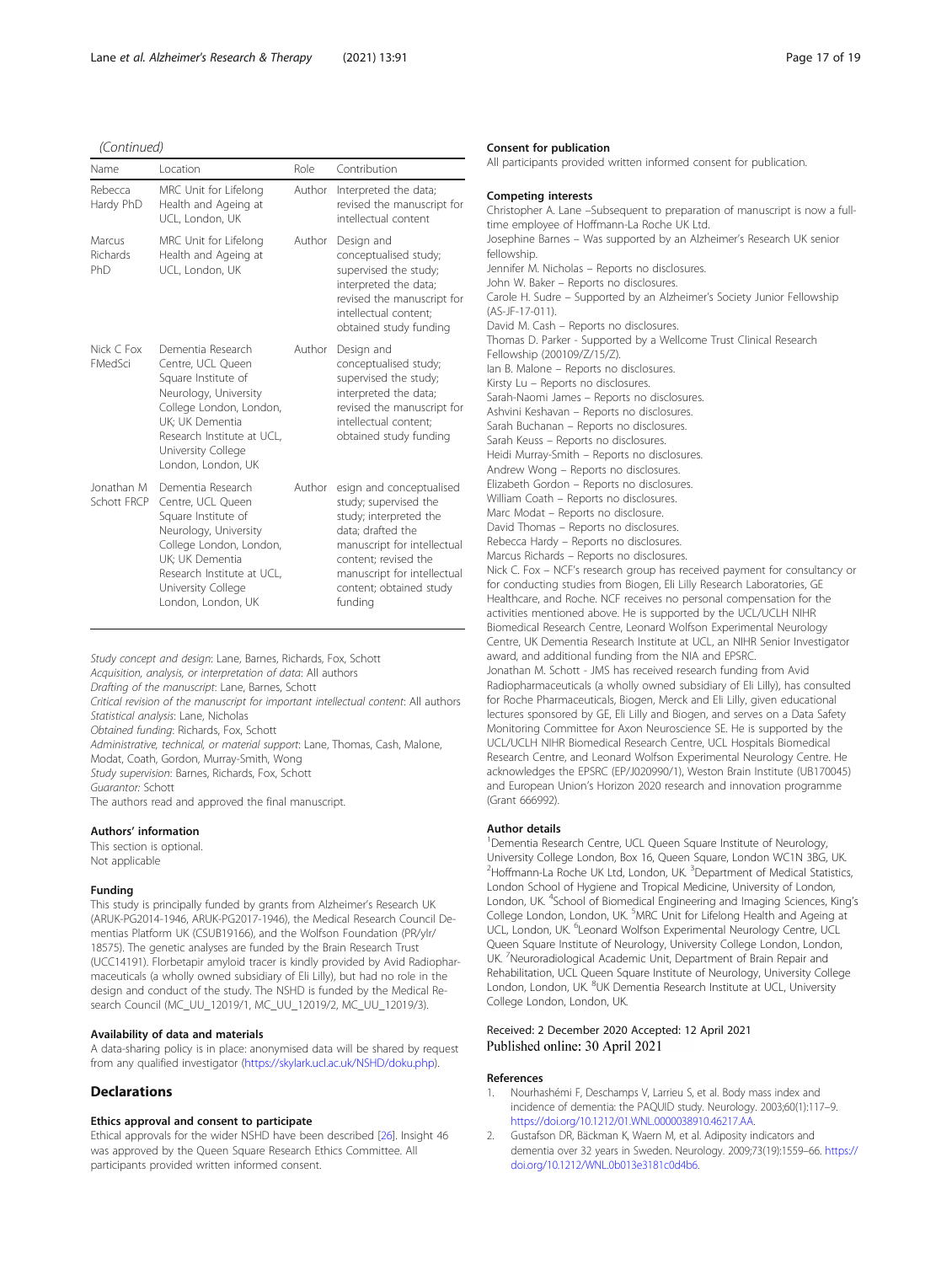- <span id="page-17-0"></span>3. Whitmer RA, Gunderson EP, Quesenberry CP, Zhou J, Yaffe K. Body mass index in midlife and risk of Alzheimer disease and vascular dementia. Curr Alzheimer Res. 2007;4(2):103–9. [https://doi.org/10.2174/15672050778036204](https://doi.org/10.2174/156720507780362047) [7](https://doi.org/10.2174/156720507780362047).
- 4. Fitzpatrick AL, Kuller LH, Lopez OL, Diehr P, O'Meara ES, Longstreth WT Jr, et al. Midlife and late-life obesity and the risk of dementia. Arch Neurol. 2009;66(3):336–42. [https://doi.org/10.1001/archneurol.2008.582.](https://doi.org/10.1001/archneurol.2008.582)
- 5. Luchsinger JA, Patel B, Tang M-X, Schupf N, Mayeux R. Measures of adiposity and dementia risk in elderly persons. Arch Neurol. 2007;64(3):392– 8. [https://doi.org/10.1001/archneur.64.3.392.](https://doi.org/10.1001/archneur.64.3.392)
- 6. Beydoun MA, Lhotsky A, Wang Y, Forno GD, An Y, Metter EJ, et al. Association of adiposity status and changes in early to mid-adulthood with incidence of Alzheimer's disease. Am J Epidemiol. 2008;168(10):1179–89. [https://doi.org/10.1093/aje/kwn229.](https://doi.org/10.1093/aje/kwn229)
- Kivipelto M, Ngandu T, Fratiglioni L, Viitanen M, Kåreholt I, Winblad B, et al. Obesity and vascular risk factors at midlife and the risk of dementia and Alzheimer disease. Arch Neurol. 2005;62(10):1556–60. [https://doi.org/10.1](https://doi.org/10.1001/archneur.62.10.1556) [001/archneur.62.10.1556](https://doi.org/10.1001/archneur.62.10.1556).
- 8. Albanese E, Launer LJ, Egger M, et al. Body mass index in midlife and dementia: systematic review and meta-regression analysis of 589,649 men and women followed in longitudinal studies. Alzheimers Dement Diagn Assess Dis Monit. 2017;8:165–78.
- Pedditizi E, Peters R, Beckett N. The risk of overweight/obesity in mid-life and late life for the development of dementia: a systematic review and meta-analysis of longitudinal studies. Age Ageing. 2016;45(1):14–21. [https://](https://doi.org/10.1093/ageing/afv151) [doi.org/10.1093/ageing/afv151.](https://doi.org/10.1093/ageing/afv151)
- 10. Kivimäki M, Luukkonen R, Batty GD, Ferrie JE, Pentti J, Nyberg ST, et al. Body mass index and risk of dementia: analysis of individual-level data from 1.3 million individuals. Alzheimers Dement. 2018;14(5):601–9. [https://doi.org/1](https://doi.org/10.1016/j.jalz.2017.09.016) [0.1016/j.jalz.2017.09.016](https://doi.org/10.1016/j.jalz.2017.09.016).
- 11. Tune JD, Goodwill AG, Sassoon DJ, Mather KJ. Cardiovascular consequences of metabolic syndrome. Transl Res. 2017;183:57–70. [https://doi.org/10.1016/j.](https://doi.org/10.1016/j.trsl.2017.01.001) [trsl.2017.01.001](https://doi.org/10.1016/j.trsl.2017.01.001).
- 12. Global burden of metabolic risk factors for chronic diseases Collaboration (BMI mediated effects), Lu Y, Hajifathalian K, et al. Metabolic mediators of the effects of body-mass index, overweight, and obesity on coronary heart disease and stroke: a pooled analysis of 97 prospective cohorts with 1·8 million participants. Lancet (London, England). 2014;383(9921):970–83.
- 13. Kuh D, Pierce M, Adams J, Deanfield J, Ekelund U, Friberg P, et al. Cohort profile: updating the cohort profile for the MRC national survey of health and development: a new clinic-based data collection for ageing research. Int J Epidemiol. 2011;40(1):e1–9. [https://doi.org/10.1093/ije/dyq231.](https://doi.org/10.1093/ije/dyq231)
- 14. Lane CA, Parker TD, Cash DM, Macpherson K, Donnachie E, Murray-Smith H, et al. Study protocol: insight 46 – a neuroscience sub-study of the MRC National Survey of health and development. BMC Neurol. 2017;17(1):75. [https://doi.org/10.1186/s12883-017-0846-x.](https://doi.org/10.1186/s12883-017-0846-x)
- 15. James SN, Lane CA, Parker TD, Lu K, Collins JD, Murray-Smith H, et al. Using a birth cohort to study brain health and preclinical dementia: recruitment and participation rates in insight 46. BMC Res Notes. 2018;11(1):885. [https://](https://doi.org/10.1186/s13104-018-3995-0) [doi.org/10.1186/s13104-018-3995-0](https://doi.org/10.1186/s13104-018-3995-0).
- 16. Malone IB, Leung KK, Clegg S, Barnes J, Whitwell JL, Ashburner J, et al. Accurate automatic estimation of total intracranial volume: a nuisance variable with less nuisance. Neuroimage. 2015;104:366–72. [https://doi.org/1](https://doi.org/10.1016/j.neuroimage.2014.09.034) [0.1016/j.neuroimage.2014.09.034.](https://doi.org/10.1016/j.neuroimage.2014.09.034)
- 17. Leung KK, Barnes J, Modat M, Ridgway GR, Bartlett JW, Fox NC, et al. Brain MAPS: an automated, accurate and robust brain extraction technique using a template library. Neuroimage. 2011;55(3):1091–108. [https://doi.org/10.101](https://doi.org/10.1016/j.neuroimage.2010.12.067) [6/j.neuroimage.2010.12.067.](https://doi.org/10.1016/j.neuroimage.2010.12.067)
- 18. Jorge Cardoso M, Leung K, Modat M, Keihaninejad S, Cash D, Barnes J, et al. STEPS: similarity and truth estimation for propagated segmentations and its application to hippocampal segmentation and brain parcelation. Med Image Anal. 2013;17(6):671–84. <https://doi.org/10.1016/j.media.2013.02.006>.
- 19. Sudre CH, Cardoso MJ, Bouvy WH, Biessels GJ, Barnes J, Ourselin S. Bayesian model selection for pathological neuroimaging data applied to white matter lesion segmentation. IEEE Trans Med Imaging. 2015;34(10):2079–102. <https://doi.org/10.1109/TMI.2015.2419072>.
- 20. Albert MS, DeKosky ST, Dickson D, et al. The diagnosis of mild cognitive impairment due to Alzheimer's disease: recommendations from the National Institute on Aging-Alzheimer's Association workgroups on diagnostic guidelines for Alzheimer's disease. Alzheimers Dement. 2011;7(3): 270–9. <https://doi.org/10.1016/j.jalz.2011.03.008>.
- 21. Folstein MF, Folstein SE, McHugh PR. Mini-mental state. J Psychiatr Res. 1975;12(3):189–98. [https://doi.org/10.1016/0022-3956\(75\)90026-6](https://doi.org/10.1016/0022-3956(75)90026-6).
- 22. Wechsler D. Wechsler memory scale Revised Edition; 1987.
- 23. Wechsler D. Wechsler Adult Intelligence Scale–Revised; 1981.
- 24. Ghosh AK, Hardy RJ, Francis DP, et al. Midlife blood pressure change and left ventricular mass and remodelling in older age in the 1946 British Birth Cohort Study. Eur Heart J. 2014;35(46):3287–95. [https://doi.org/10.1093/](https://doi.org/10.1093/eurheartj/ehu389) eurhearti/ehu389
- 25. Goldberg DP, Hillier VF. A scaled version of the General Health Questionnaire. Psychol Med. 1979.
- 26. Hardy R, Ghosh AK, Deanfield J, Kuh D, Hughes AD. Birthweight, childhood growth and left ventricular structure at age 60-64 years in a British birth cohort study. Int J Epidemiol. 2016;45(4):1091–102. [https://doi.org/10.1093/](https://doi.org/10.1093/ije/dyw150) [ije/dyw150.](https://doi.org/10.1093/ije/dyw150)
- 27. Albanese E, Davis B, Jonsson PV, Chang M, Aspelund T, Garcia M, et al. Overweight and obesity in midlife and brain structure and dementia 26 years later: the AGES-Reykjavik study. Am J Epidemiol. 2015;181(9):672–9. [https://doi.org/10.1093/aje/kwu331.](https://doi.org/10.1093/aje/kwu331)
- 28. Debette S, Seshadri S, Beiser A, Au R, Himali JJ, Palumbo C, et al. Midlife vascular risk factor exposure accelerates structural brain aging and cognitive decline. Neurology. 2011;77(5):461–8. [https://doi.org/10.1212/WNL.0b013e31](https://doi.org/10.1212/WNL.0b013e318227b227) [8227b227](https://doi.org/10.1212/WNL.0b013e318227b227).
- 29. Dearborn JL, Schneider ALC, Sharrett AR, Mosley TH, Bezerra DC, Knopman DS, et al. Obesity, insulin resistance, and incident small vessel disease on magnetic resonance imaging. Stroke. 2015;46(11):3131–6. [https://doi.org/1](https://doi.org/10.1161/STROKEAHA.115.010060) [0.1161/STROKEAHA.115.010060.](https://doi.org/10.1161/STROKEAHA.115.010060)
- 30. Debette S, Beiser A, Hoffmann U, Decarli C, O'Donnell CJ, Massaro JM, et al. Visceral fat is associated with lower brain volume in healthy middle-aged adults. Ann Neurol. 2010;68(2):136–44. [https://doi.org/10.1](https://doi.org/10.1002/ana.22062) [002/ana.22062.](https://doi.org/10.1002/ana.22062)
- 31. Vuorinen M, Solomon A, Rovio S, Nieminen L, Kåreholt I, Tuomilehto J, et al. Changes in vascular risk factors from midlife to late life and white matter lesions: a 20-year follow-up study. Dement Geriatr Cogn Disord. 2011;31(2): 119–25. [https://doi.org/10.1159/000323810.](https://doi.org/10.1159/000323810)
- 32. Gottesman RF, Schneider ALC, Zhou Y, Coresh J, Green E, Gupta N, et al. Association between midlife vascular risk factors and estimated brain amyloid deposition. JAMA. 2017;317(14):1443–50. [https://doi.org/10.1001/ja](https://doi.org/10.1001/jama.2017.3090) [ma.2017.3090](https://doi.org/10.1001/jama.2017.3090).
- 33. Vemuri P, Knopman DS, Lesnick TG, Przybelski SA, Mielke MM, Graff-Radford J, et al. Evaluation of amyloid protective factors and Alzheimer disease Neurodegeneration protective factors in elderly individuals. JAMA Neurol. 2017;74(6):718–26. <https://doi.org/10.1001/jamaneurol.2017.0244>.
- 34. Knopman DS, Edland SD, Cha RH, Petersen RC, Rocca WA. Incident dementia in women is preceded by weight loss by at least a decade. Neurology. 2007;69(8):739–46. [https://doi.org/10.1212/01.wnl.0000267661.](https://doi.org/10.1212/01.wnl.0000267661.65586.33) [65586.33.](https://doi.org/10.1212/01.wnl.0000267661.65586.33)
- 35. Buchman AS, Wilson RS, Bienias JL, Shah RC, Evans DA, Bennett DA. Change in body mass index and risk of incident Alzheimer disease. Neurology. 2005; 65(6):892–7. [https://doi.org/10.1212/01.wnl.0000176061.33817.90.](https://doi.org/10.1212/01.wnl.0000176061.33817.90)
- 36. Vidoni ED, Townley RA, Honea RA, Burns JM. Alzheimer's Disease Neuroimaging Initiative. Alzheimer disease biomarkers are associated with body mass index. Neurology. 2011;77(21):1913–20. [https://doi.org/10.1212/](https://doi.org/10.1212/WNL.0b013e318238eec1) [WNL.0b013e318238eec1](https://doi.org/10.1212/WNL.0b013e318238eec1).
- 37. Hsu DC, Mormino EC, Schultz AP, et al. Lower late-life body-mass index is associated with higher cortical amyloid burden in clinically normal elderly. Tosun-Turgut D, ed. J Alzheimers Dis. 2016;53(3):1097–105. [https://doi.org/1](https://doi.org/10.3233/JAD-150987) [0.3233/JAD-150987](https://doi.org/10.3233/JAD-150987).
- 38. Batterham RL, ffytche DH, Rosenthal JM, et al. PYY modulation of cortical and hypothalamic brain areas predicts feeding behaviour in humans. Nature. 2007;450(7166):106–109, DOI: [https://doi.org/10.1038/na](https://doi.org/10.1038/nature06212) [ture06212.](https://doi.org/10.1038/nature06212)
- 39. Grothe MJ, Barthel H, Sepulcre J, Dyrba M, Sabri O, Teipel SJ, et al. In vivo staging of regional amyloid deposition. Neurology. 2017;89(20):2031–8. <https://doi.org/10.1212/WNL.0000000000004643>.
- 40. McGuire MJ, Ishii M. Leptin dysfunction and Alzheimer's disease: evidence from cellular, animal, and human studies. Cell Mol Neurobiol. 2016;36(2): 203–17. <https://doi.org/10.1007/s10571-015-0282-7>.
- 41. Babulal GM, Ghoshal N, Head D, Vernon EK, Holtzman DM, Benzinger TLS, et al. Mood changes in cognitively normal older adults are linked to Alzheimer disease biomarker levels. Am J Geriatr Psychiatry. 2016;24(11): 1095–104. <https://doi.org/10.1016/j.jagp.2016.04.004>.